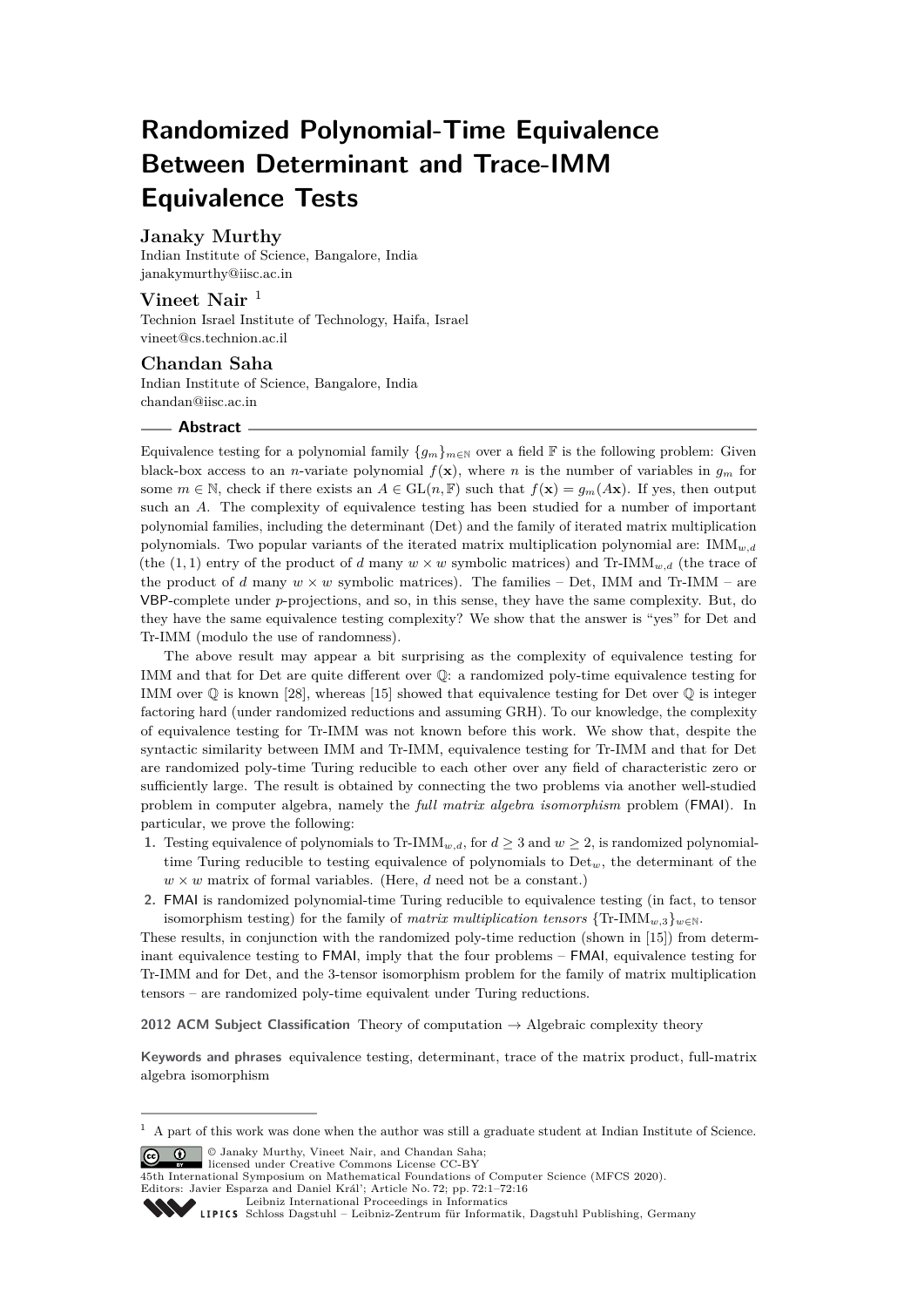## **72:2 Randomized Poly-Time Equivalence Between DET and TRACE**

**Digital Object Identifier** [10.4230/LIPIcs.MFCS.2020.72](https://doi.org/10.4230/LIPIcs.MFCS.2020.72)

**Related Version** A full version of the paper is available at [https://eccc.weizmann.ac.il/report/](https://eccc.weizmann.ac.il/report/2020/091/.) [2020/091/.](https://eccc.weizmann.ac.il/report/2020/091/.)

**Funding** *Vineet Nair* : The author is supported by the European Union's Horizon 2020 research and innovation programme under grant agreement No 682203 -ERC-[ Inf-Speed-Tradeoff].

**Acknowledgements** We are thankful to Avi Wigderson for his suggestion on designing an equivalence testing algorithm for Tr-IMM at the end of VN's presentation at CCC 2017. We would like to thank Christian Ikenmeyer for his question on equivalence testing for Tr-IMM which encouraged us to work on this problem. Thanks also to Neeraj Kayal and Ankit Garg for helpful discussions, and particularly to Neeraj for pointing us to [\[20\]](#page-14-2). We thank the anonymous reviewers for their helpful comments.

## **1 Introduction**

The *polynomial equivalence problem* or *equivalence testing* is the following algorithmic task: Given two *n*-variate polynomials  $f$  and  $q$  over a field  $\mathbb F$  as lists of coefficients, determine if there exists an  $A \in GL(n, \mathbb{F})$  such that  $f(\mathbf{x}) = g(A\mathbf{x})$ . If yes, then f is said to be *equivalent*  $to^2$  $to^2$  g over  $\mathbb F$ . The complexity of equivalence testing depends on the underlying field  $\mathbb F$ . Over finite fields, the problem is in  $\mathsf{NP} \cap \mathsf{coAM}$  [\[45,](#page-15-1)48]<sup>[3](#page-1-1)</sup>, and hence unlikely to be  $\mathsf{NP}$ -complete. Whereas over  $\mathbb{Q}$ , it is not even known whether equivalence testing is decidable. The best known complexity of the problem over other fields follows from a naive reduction to solving a system of polynomial equations. However, polynomial solvability could be harder than testing polynomial equivalence.

**Connections to other problems.** A few works in the literature have related equivalence testing to other fundamental problems. For example, [\[1\]](#page-13-0) showed that the special instance of cubic form equivalence is at least as hard as (but possibly harder than) graph isomorphism, irrespective of the underlying field. There is a close connection between cubic form equivalence and the algebra isomorphism problem. [\[2\]](#page-13-1) gave a polynomial-time reduction from commutative algebra isomorphism to cubic form equivalence over any field. In the reverse direction, a polynomial-time reduction is known from cubic form equivalence to commutative algebra isomorphism over *almost* all fields [\[1,](#page-13-0) [20\]](#page-14-2). In fact, the results in [\[6\]](#page-13-2), [\[14\]](#page-14-3) and [\[20\]](#page-14-2) together imply that a host of problems, which includes 3-tensor isomorphism, matrix space isometry, matrix space conjugacy, (commutative or associative) algebra isomorphism and cubic form equivalence, are polynomial-time reducible to each other. There is a cryptographic authentication scheme  $[40]$  based on the presumed hardness of cubic form equivalence<sup>[4](#page-1-2)</sup> over finite fields (or rather a generalization of it known as *Isomorphism of Polynomials with one Secret* (IP1S)). It is not known whether cubic form equivalence is even decidable over Q. In contrast, the complexity of quadratic form equivalence testing is completely resolved, primarily due to well-known classification results for quadratic forms (see [\[3,](#page-13-3) [46\]](#page-15-4)). The classification yields a polynomial-time quadratic form equivalence testing over finite fields. Over Q though, quadratic form equivalence can be solved in polynomial time only with oracle access to integer factoring. Moreover, integer factoring reduces in randomized poly-time to the search version of quadratic form equivalence over  $\mathbb{Q}$  [\[50\]](#page-15-5).

<span id="page-1-0"></span><sup>&</sup>lt;sup>2</sup> Indeed, *f* and *g* represent the same function on  $\mathbb{F}^n$  upto a change of basis.

<span id="page-1-1"></span><sup>&</sup>lt;sup>3</sup> This is shown by using the classic set lower bound protocol [\[18\]](#page-14-4).

<span id="page-1-2"></span><sup>4</sup> more generally, constant-degree form equivalence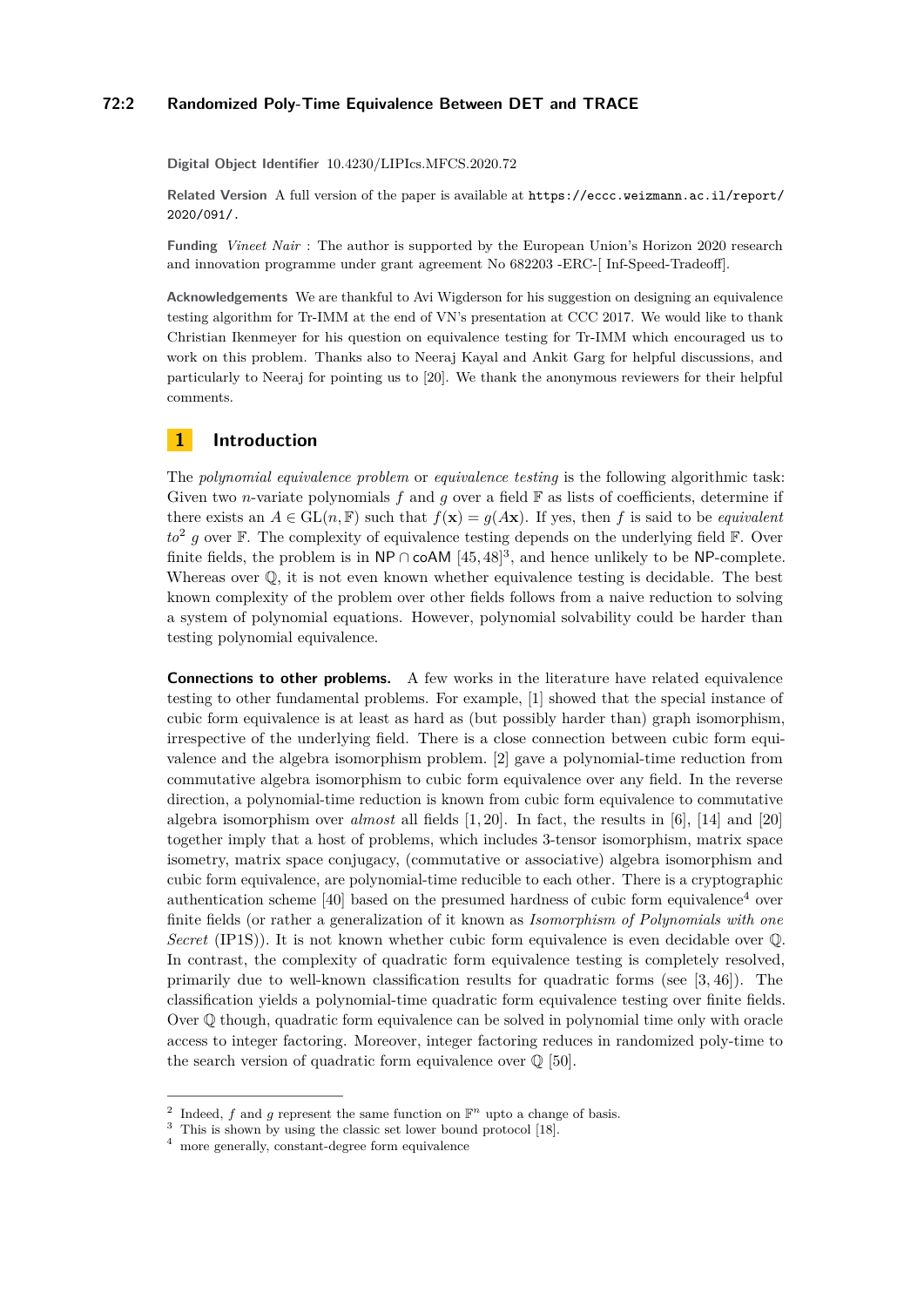**Special polynomial families.** The work of [\[24\]](#page-14-5) initiated the study of a natural variant of the polynomial equivalence problem, namely equivalence testing for special families of

polynomials. In this setting, we fix some important family of polynomials  $\mathcal{G} = \{q_m\}_{m \in \mathbb{N}}$ and then aim to design an equivalence testing algorithm for  $G$ . Such an algorithm takes input black-box access<sup>[5](#page-2-0)</sup> to a single *n*-variate polynomial  $f(\mathbf{x})$  and determines whether f is equivalent to  $q_m$  for some  $m \in \mathbb{N}$ , and if yes, then it also outputs an  $A \in GL(n, \mathbb{F})$  such that  $f(\mathbf{x}) = g_m(A\mathbf{x})$ . [\[24,](#page-14-5) [25\]](#page-14-6) gave randomized polynomial-time equivalence testing algorithms for a few interesting polynomial families, viz. the determinant, the permanent, the family of elementary symmetric polynomials and the family of power symmetric polynomials. These families are quite popular in algebraic complexity theory, particularly in the context of proving arithmetic circuit lower bounds (see the surveys [\[8,](#page-13-4) [44,](#page-15-6) [47\]](#page-15-7)). Except for the determinant, the algorithms in [\[24,](#page-14-5) [25\]](#page-14-6) work over  $\mathbb{C}, \mathbb{Q}$ , and finite fields<sup>[6](#page-2-1)</sup>, and for the determinant it works only over C. Recently, [\[15\]](#page-14-1) gave a randomized polynomial-time equivalence testing algorithm for the determinant over finite fields<sup>[7](#page-2-2)</sup>. They also showed that determinant equivalence test over  $\mathbb{Q}$  is intimately connected to integer factoring: Let  $\text{Det}_{w}(\mathbf{x})$  be the determinant of the  $w \times w$ symbolic matrix. Then, deciding if a given polynomial is equivalent to  $Det_w$  over  $\mathbb{Q}$  can be done in randomized polynomial-time with oracle access to integer factoring, provided *w* is a constant<sup>[8](#page-2-3)</sup>. Furthermore, assuming GRH, there is a randomized polynomial-time reduction from factoring square-free integers to finding an  $A \in GL(2,\mathbb{Q})$  such that a given quadratic form  $f = Det_2(Ax)$ , if f is equivalent to Det<sub>2</sub>.

Determinant equivalence test is particularly interesting in the context of the permanent versus determinant problem [\[49\]](#page-15-8). An approach to solve this long-standing open problem is given by Geometric Complexity Theory (GCT) [\[35,](#page-15-9) [36\]](#page-15-10), which proposes the applications of deep tools and techniques from algebraic geometry, group theory and representation theory to achieve this goal. GCT reduces the problem to showing that the (padded) permanent polynomial is not in the *orbit closure*[9](#page-2-4) of a polynomial-size determinant polynomial, and suggests (among other things) to develop an algorithmic approach to do the same. Equivalence testing for the determinant is the related problem of checking if a given polynomial is in the orbit of the determinant polynomial.

The determinant Det :=  ${Det_w}_{w \in N}$  is complete (under *p*-projections) for the class VBP [\[34\]](#page-15-11) [10](#page-2-5). Likewise, the family of *iterated matrix multiplication* polynomials is also complete for the class VBP, and has been used quite a bit in proving arithmetic circuit lower bounds. In this sense, the two families have the same complexity. But, do they have similar equivalence testing complexity? Our work here, in conjunction with [\[15\]](#page-14-1) and [\[28\]](#page-14-0), gives an answer to this question.

<span id="page-2-0"></span><sup>&</sup>lt;sup>5</sup> i.e., query access to evaluations of f at chosen points from  $\mathbb{F}^n$ .

<span id="page-2-1"></span> $6$  Over  $\mathbb C$ , the computation model assumes that arithmetic with numbers in  $\mathbb C$  and root finding of univariate polynomials over C can be done efficiently. Also, the finite fields are assumed to be of sufficiently large characteristic.

<span id="page-2-2"></span><sup>7</sup> A determinant equivalence test over finite fields was also given in [\[26\]](#page-14-7), but the algorithm there outputs an invertible transformation over a low extension of the base field.

<span id="page-2-3"></span><sup>&</sup>lt;sup>8</sup> When *w* is not a constant, [\[15\]](#page-14-1) gave a randomized polynomial-time determinant equivalence test over  $\mathbb{Q}$ , but the algorithm (which works without an integer factoring oracle) outputs a transformation over a low extension of Q.

<span id="page-2-4"></span><sup>&</sup>lt;sup>9</sup> The orbit of an *n*-variate degree-*d* polynomial  $g \in \mathbb{C}[\mathbf{x}]$  is the set  $\{g(A\mathbf{x}) \mid A \in \mathrm{GL}(n,\mathbb{C})\}$ , and the orbit closure of *g* is the Zariski closure of the orbit when viewed as points in  $\mathbb{C}^{\binom{n+d}{d}}$ .

<span id="page-2-5"></span> $10$  Class VBP consists of polynomial families that are computable by polynomial-size algebraic branching programs (ABP). ABP is a powerful model for computing polynomials that subsumes arithmetic formulas.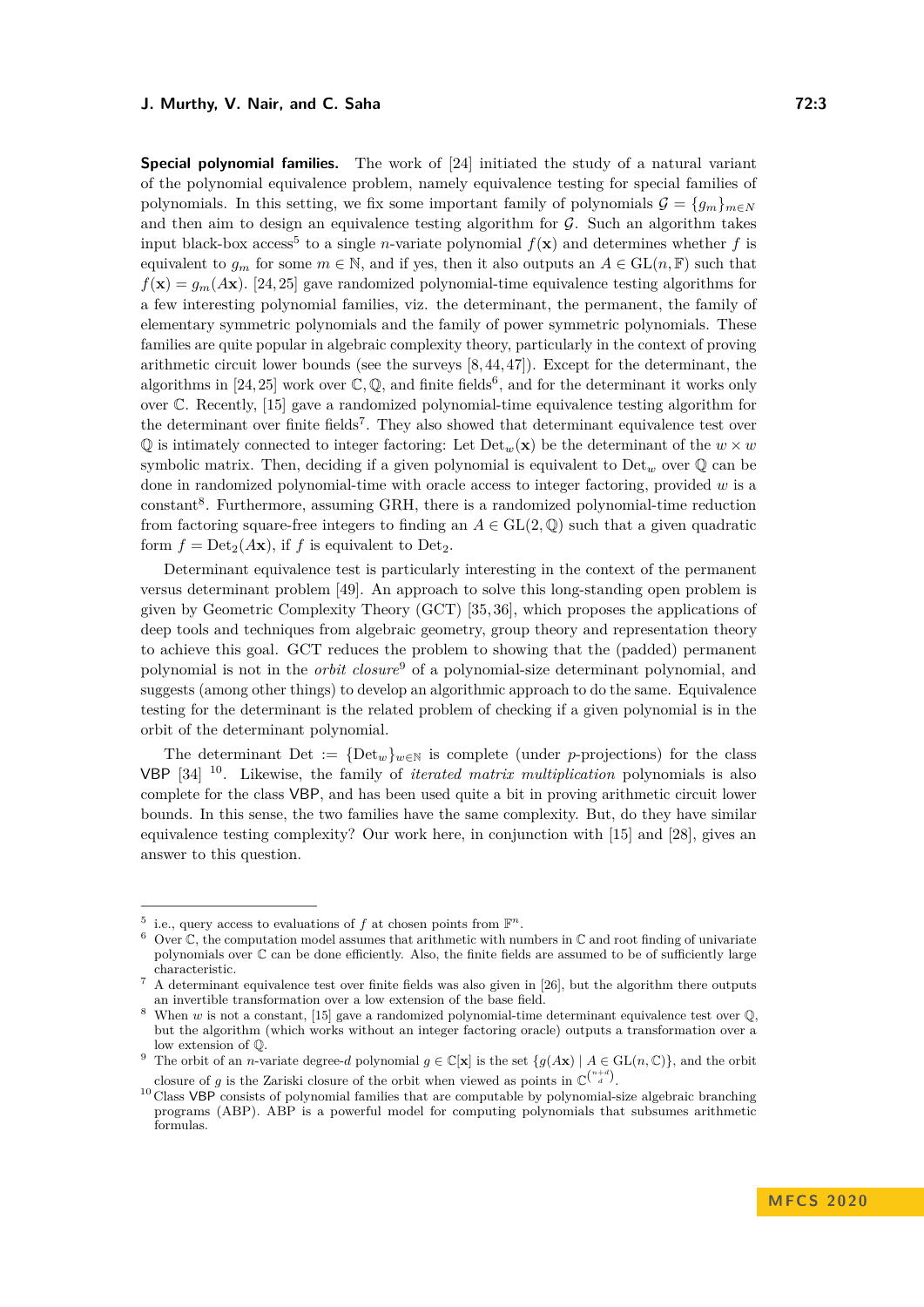#### **72:4 Randomized Poly-Time Equivalence Between DET and TRACE**

**Iterated matrix multiplication.** Two natural versions of the iterated matrix multiplication polynomial are: a)  $IMM<sub>w,d</sub>$  that is defined as the (1, 1) entry of the product of *d* many  $w \times w$ symbolic matrices (i.e., matrices whose entries are distinct variables), and b)  $\text{Tr-IMM}_{w,d}$ that is defined as the trace of the product of *d* many  $w \times w$  symbolic matrices. The IMM :=  $\{IMM_{w,d}\}_{w,d\in\mathbb{N}}$  family has been studied more from the lower bound perspective [\[9,](#page-13-5) [12,](#page-14-8) [27,](#page-14-9) [29,](#page-14-10) [30,](#page-15-12) [32,](#page-15-13) [39\]](#page-15-14) because it naturally captures the algebraic branching program model. On the other hand, Tr-IMM :=  $\{Tr\text{-IMM}_{w,d}\}_{w,d\in\mathbb{N}}$  has been studied in  $[16,17,19,33]^{11}$  $[16,17,19,33]^{11}$  $[16,17,19,33]^{11}$  $[16,17,19,33]^{11}$  $[16,17,19,33]^{11}$  $[16,17,19,33]^{11}$  $[16,17,19,33]^{11}$  owing to its nice structural properties (pertaining to its group of symmetries and the associated Lie algebra) that may be quite useful for studying GCT methods when applied to the "Permanent versus Tr-IMM" problem. IMM and Tr-IMM are also complete for the class VBP. Interestingly, the three polynomials –  $Det_w$ ,  $IMM_{w,d}$  and Tr-IMM<sub>w,d</sub> – are characterized by their respective groups of symmetries [\[13,](#page-14-14) [16,](#page-14-11) [28\]](#page-14-0).

**Equivalence testing for iterated matrix multiplication.** How does equivalence testing for IMM and Tr-IMM relate to that of Det? In [\[28\]](#page-14-0), a randomized polynomial-time equivalence testing algorithm was given for IMM over C*,* Q and finite fields. Comparing this with the above-mentioned results on determinant equivalence test [\[15,](#page-14-1) [25\]](#page-14-6), we see that the complexity of equivalence tests for Det and IMM are quite different over Q (unless integer factoring is easy). Is this also the case between Det and Tr-IMM? One may be tempted to say "yes" owing to the closeness of the definitions of IMM and Tr-IMM. However, contrary to this first impression, we show that equivalence testing for Det and that for Tr-IMM are randomized polynomial-time Turing reducible to each other over  $\mathbb{C}$ ,  $\mathbb{O}$  and finite fields<sup>[12](#page-3-1)</sup> (see Corollary [3\)](#page-5-0). Thus, viewed in this way, Det and Tr-IMM are closer to each other than to IMM. [13](#page-3-2) For brevity, we would henceforth denote the equivalence testing problems for Det and Tr-IMM by DET and TRACE respectively.

**Connections to algebra isomorphism and 3-tensor isomorphism.** As mentioned before, cubic form equivalence, algebra isomorphism and 3-tensor isomorphism are polynomial-time equivalent. Moreover, degree-*d* form equivalence reduces to cubic form equivalence [\[1,](#page-13-0) [2\]](#page-13-1) and *d*-tensor isomorphism reduces to 3-tensor isomorphism [\[20\]](#page-14-2) in polynomial-time, if *d* is bounded. Det and Tr-IMM being two important polynomial families, we wonder if DET and TRACE can be linked with any natural case of algebra isomorphism. Further, do DET and TRACE reduce to any special case of cubic form equivalence or 3-tensor isomorphism? We show that the answers to these are "yes". The relevant problems are the *full-matrix algebra isomorphism* (FMAI) problem and the 3-tensor isomorphism problem for the family of *matrix multiplication tensors* (MMTI).

FMAI is a well-studied problem in computer algebra which is defined as follows: Given a basis of a matrix algebra  $A \subseteq \mathcal{M}_m(\mathbb{F})$ , check if A is isomorphic<sup>[14](#page-3-3)</sup> to  $\mathcal{M}_m(\mathbb{F})$ , where  $\mathcal{M}_m(\mathbb{F})$ is the algebra of  $m \times m$  matrices over **F** and  $\dim_{\mathbb{F}}(\mathcal{A}) = w^2$ , and if yes then output an isomorphism from A to  $\mathcal{M}_w(\mathbb{F})$ . A randomized polynomial-time algorithm to solve FMAI

<span id="page-3-0"></span><sup>&</sup>lt;sup>11</sup> Actually, [\[17\]](#page-14-12) studied a related polynomial Tr-Pow<sub>w,d</sub>, which is the trace of the *d*-th power of a  $w \times w$ symbolic matrix. They showed that a particular line of attack prescribed by GCT, namely *orbit occurrence obstructions*, cannot prove super-linear lower bound on the "Tr-Pow complexity" of the permanent. We are not aware of a similar result (or, more generally, a result that rules out the *occurrence obstructions* approach as in [\[7,](#page-13-6) [21\]](#page-14-15)) with Tr-Pow (or Det) replaced by Tr-IMM.

<span id="page-3-1"></span><sup>&</sup>lt;sup>12</sup> The reduction works over any adequately large field  $\mathbb F$  of characteristic zero or sufficiently large. We also require that univariate polynomial factoring over  $\mathbb F$  can be done efficiently.

<span id="page-3-2"></span><sup>&</sup>lt;sup>13</sup> Talking of the difference between the "trace model" and the " $(1,1)$  model", a recent work [\[5\]](#page-13-7) showed that in the non-commutative setting, the border width complexity and the width complexity of a polynomial are *not* always equal for the trace-ABP model, unlike the case for the classical (1*,* 1)-ABP model [\[38\]](#page-15-16).

<span id="page-3-3"></span> $^{14}$  i.e., isomorphic as algebras over  ${\mathbb F}.$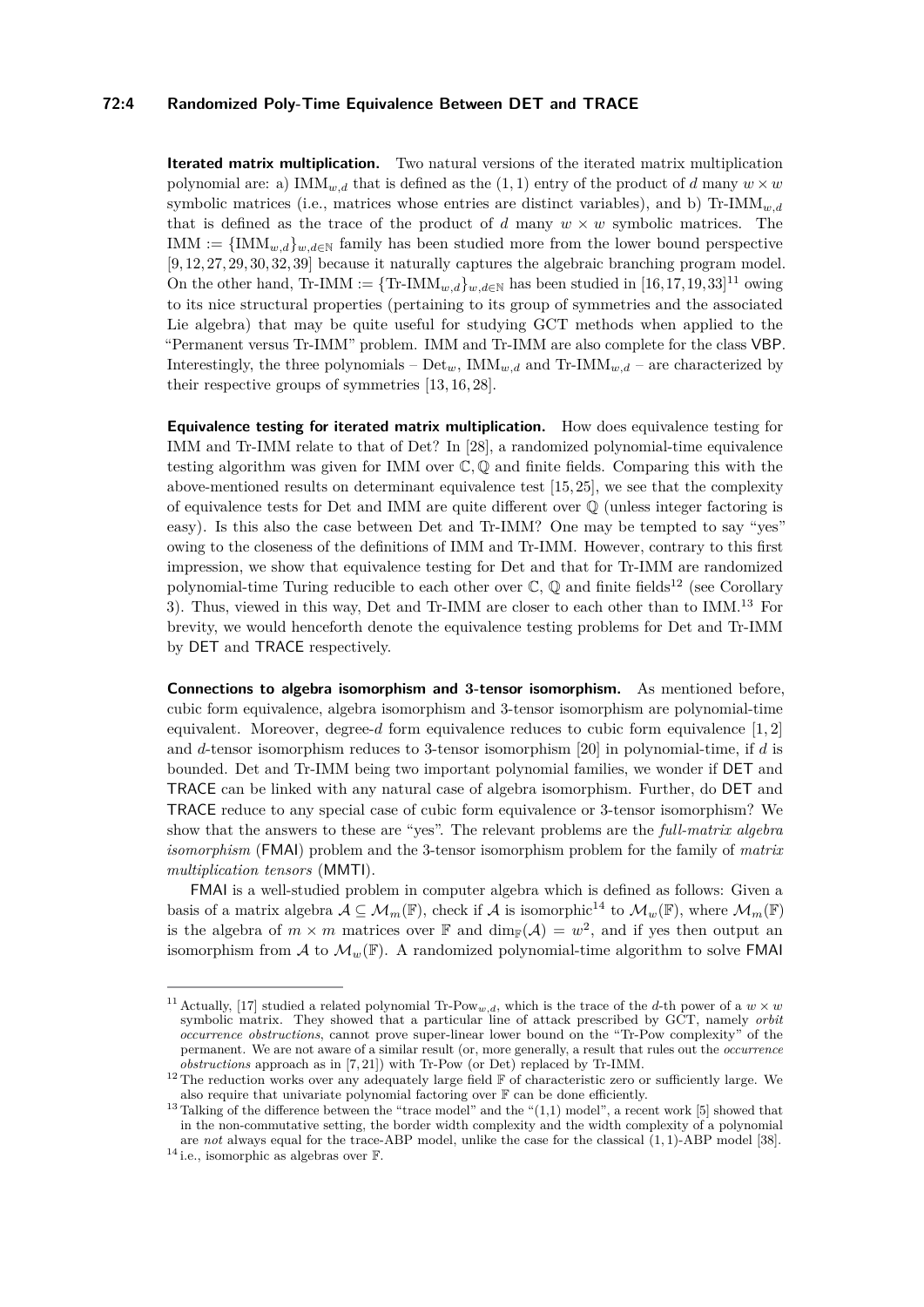over finite fields was given in  $[41, 42]$  $[41, 42]$ , whereas over  $\mathbb Q$  a randomized Turing reduction from **FMAI** to integer factoring was shown in [\[10,](#page-13-8) [22\]](#page-14-16). The reduction is polynomial-time if  $\dim_{\mathbb{Q}}(\mathcal{A})$ is bounded. Also,  $[4, 11]$  $[4, 11]$  gave a randomized polynomial-time algorithm that outputs an isomorphism from  $\mathcal{A} \otimes_{\mathbb{Q}} \mathbb{L}$  to  $\mathcal{M}_w(\mathbb{L})$ , where  $\mathbb{L}$  is a degree w extension field of  $\mathbb{Q}$ , if  $\mathcal{A}$  is isomorphic to  $\mathcal{M}_w(\mathbb{Q})$ . The decision version of FMAI over  $\mathbb{Q}$  is in NP ∩ coNP [\[43\]](#page-15-19). The results for DET in [\[15\]](#page-14-1) were obtained by giving a randomized poly-time Turing reduction from DET to FMAI. In this work, we give a randomized polynomial-time Turing reduction from TRACE to DET (Theorem [1\)](#page-4-0).

A *d*-tensor is a degree-*d* form (i.e., a degree-*d* homogeneous polynomial)  $f(\mathbf{x}_1, \mathbf{x}_2, \dots, \mathbf{x}_d)$ whose every monomial has exactly one variable from each of the sets  $\mathbf{x}_1, \mathbf{x}_2, \ldots, \mathbf{x}_d$ . The *d*-tensor isomorphism problem is the following: Given two *d*-tensors  $f(\mathbf{x}_1, \mathbf{x}_2, \dots, \mathbf{x}_d)$  and  $g(\mathbf{x}_1, \mathbf{x}_2, \dots, \mathbf{x}_d)$  decide if there exist  $A_1 \in GL(|\mathbf{x}_1|, \mathbb{F}), \dots, A_d \in GL(|\mathbf{x}_d|, \mathbb{F})$  such that  $f = q(A_1 \mathbf{x}_1, A_2 \mathbf{x}_2, \dots, A_d \mathbf{x}_d)$ . The *d*-tensor isomorphism problem for a family of *d*-tensors is defined accordingly, just like equivalence testing for a family of polynomials. MMTI is the 3 tensor isomorphism problem for the family of matrix multiplication tensors  $\{Tr\text{-}IMM_{w,3}\}_{w\in\mathbb{N}}$ . The matrix multiplication tensor  $\text{Tr-IMM}_{w,3}$  is a crucial object in the study of asymptotically fast algorithms for multiplying two  $w \times w$  matrices. In this paper, we give a randomized polynomial-time Turing reduction from FMAI to MMTI (Theorem [2\)](#page-5-1). Further, it follows easily from the symmetries of  $Tr\text{-}IMM_{w,d}$  ([\[16\]](#page-14-11), see Lemma [14\)](#page-7-0) that MMTI reduces in polynomial-time to TRACE.

Thus, the above results together with the reduction in [\[15\]](#page-14-1) show that the four problems – TRACE, DET, FMAI and MMTI – are randomized polynomial-time Turing reducible to each other. Although, the equivalence between MMTI and FMAI has the same essence as the equivalence between 3-tensor isomorphism (or cubic form equivalence) and algebra isomorphism, our proofs are quite different from the proofs in  $[1, 2, 14, 20]^{15}$  $[1, 2, 14, 20]^{15}$  $[1, 2, 14, 20]^{15}$  $[1, 2, 14, 20]^{15}$  $[1, 2, 14, 20]^{15}$  $[1, 2, 14, 20]^{15}$  $[1, 2, 14, 20]^{15}$ . In particular, we do not see any easy adaptation of the arguments in  $[1, 2, 14, 20]$  $[1, 2, 14, 20]$  $[1, 2, 14, 20]$  $[1, 2, 14, 20]$  leading to the results mentioned above. Our proofs link MMTI with FMAI, via TRACE and DET, by exploiting the structure of the Lie algebra of Tr- $\text{IMM}_{w,d}$  (which is in the same spirit as the reduction from DET to FMAI in [\[15\]](#page-14-1) using the Lie algebra of Det*w*). Also, the reduction from *d*-tensor isomorphism (similarly, degree-*d* form equivalence) to 3-tensor isomorphism (respectively, cubic form equivalence) in [\[1,](#page-13-0) [2,](#page-13-1) [20\]](#page-14-2) is efficient only if *d* is a constant. Whereas, our reduction from testing equivalence to Tr-IMM<sub>*w*,d</sub> to MMTI runs in time poly $(w, d)$ .

## **1.1 The results (stated formally)**

The polynomial Tr-IMM<sub>*w*,d</sub> := tr( $Q_0 \cdot Q_1 \ldots Q_{d-1}$ ), where  $Q_k$  is a  $w \times w$  symbolic matrix in **x**<sub>*k*</sub> variables. Throughout, we will assume that  $w \geq 2$ ,  $d \geq 3$  and char( $\mathbb{F}$ ) = 0 or >  $(w^2d)^5$ , and univariate polynomial factoring over  $\mathbb F$  can be done in probabilistic polynomial time. The restriction on the characteristic of  $\mathbb F$  has not been optimized in this paper. The missing proofs can be found in the extended version of this paper (see [\[37\]](#page-15-20)).

<span id="page-4-0"></span>▶ **Theorem 1** (TRACE to DET). There is a randomized algorithm that takes as input black*box access to an n-variate degree-d polynomial f and oracle access to* DET *over* F*, and does the following with high probability: If there is a*  $w \in \mathbb{N}$  *such that*  $f$  *is equivalent to Tr-IMM*<sub>*w,d</sub>, then it outputs an*  $A \in GL(n, \mathbb{F})$  *such that*  $f = Tr$ *-IMM<sub><i>w,d*</sub>( $A$ **x**)*, otherwise it*</sub> *outputs "No such w exists". The algorithm runs in*  $\text{poly}(n, \beta)$  *time, where*  $\beta$  *is the bit length of the coefficients of f.*

<span id="page-4-1"></span> $15$  The reductions in these prior works are deterministic and hold for the decision versions of the problems, whereas the reductions here are randomized and for the search versions of the problems.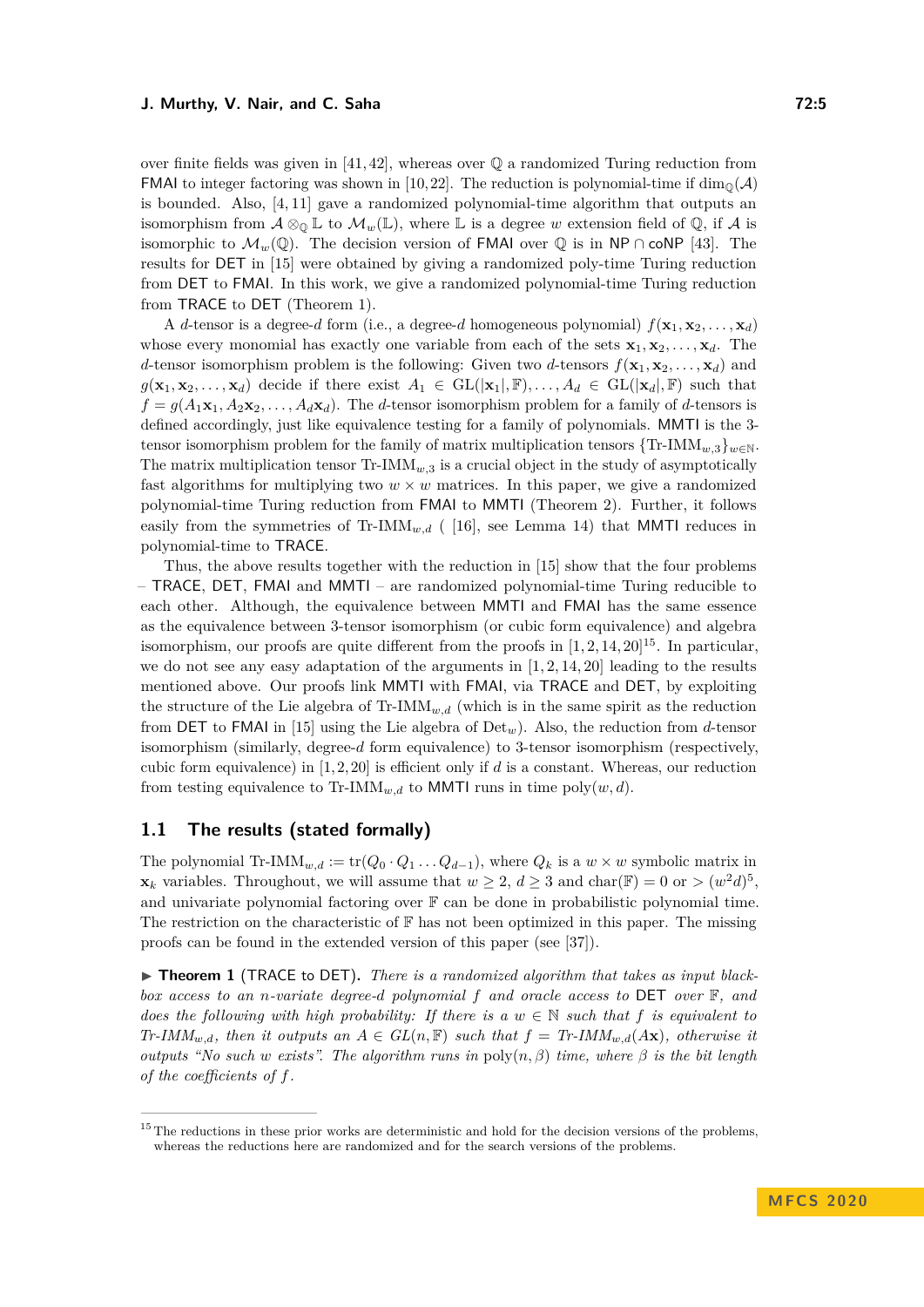#### **72:6 Randomized Poly-Time Equivalence Between DET and TRACE**

The reduction is given in Section [4.](#page-7-1) Theorem [1](#page-4-0) implies a randomized poly-time algorithm for TRACE over  $\mathbb C$  and finite fields, and also over  $\mathbb Q$  (provided the algorithm has access to integer factoring oracle and *w* is bounded) via known results on DET [\[15,](#page-14-1) [25\]](#page-14-6). Two other remarks:

- **1.** *No knowledge of w*: The algorithm requires no knowledge of *w*, if the input polynomial *f* is equivalent to Tr-IMM<sub>*w,d*</sub> for some  $w \in \mathbb{N}$  then the algorithm finds such a *w*.
- **2.** *Reduction to* TRACE*-*TI: The *tensor isomorphism* problem for Tr-IMM (denoted TRACE-TI) is as follows: Given blackbox access to a *d*-tensor  $g(\mathbf{x}_0, \dots, \mathbf{x}_{d-1})$ , check if there are  $B_0, \ldots, B_{d-1} \in GL(w^2, \mathbb{F})$  such that  $g = \text{Tr-IMM}_{w,d}(B_0\mathbf{x}_0, \ldots, B_{d-1}\mathbf{x}_{d-1}),$ and if yes then output such  $B_0, \ldots, B_{d-1}$ . The algorithm in Theorem [1](#page-4-0) first reduces TRACE to TRACE-TI (finding *w* in this step), and then solves TRACE-TI using DET oracle over F. The reduction from TRACE to TRACE-TI (which resembles a similar reduction used in the equivalence test for IMM [\[28\]](#page-14-0)) does not require oracle access to DET. A randomized polynomial-time algorithm for TRACE-TI *over* C was given in [\[19\]](#page-14-13), but the algorithm does not reduce TRACE-TI to DET.

<span id="page-5-1"></span>▶ **Theorem 2** (FMAI to MMTI). *There is randomized algorithm that takes as input a basis of an algebra*  $A \subseteq \mathcal{M}_m(\mathbb{F})$ *, and oracle access to* **MMTI***, and does the following with high probability:* If  $\mathcal{A} \cong \mathcal{M}_w(\mathbb{F})$ , where  $w^2 = \dim_{\mathbb{F}}(\mathcal{A})$  then it outputs 'Yes' and otherwise it *outputs 'No such*  $w \in \mathbb{N}$  *exists'. If the algorithm outputs 'Yes' then it also outputs an algebra isomorphism from* A *to*  $\mathcal{M}_w(\mathbb{F})$ *. The algorithm runs in* poly $(m, \beta)$  *time, where*  $\beta$  *is the bit length of the entries of the input basis matrices.*

The algorithm is given in Section [5.2.](#page-11-0) It uses a characterization of  $\text{Tr-IMM}_{w,d}$  by the Lie algebra  $\mathfrak{g}_{T_{\rm T}$ -IMM of its group of symmetries (Lemma [17\)](#page-11-1) along with a nice choice of basis of  $g_{\text{Tr-IMM}}$  (Section [3\)](#page-6-0) to reduce FMAI to degree four TRACE-TI in *deterministic* polynomial time, which in turn reduces to MMTI in randomized polynomial time (Theorem [4\)](#page-5-2). Two more remarks on Theorem [2:](#page-5-1)

- **1.** MMTI *to* TRACE: Using oracle access to TRACE, it is easy to solve MMTI (in fact TRACE-TI) in polynomial time: Since a polynomial identity test at the end of a TRACE-TI algorithm ensures that the output of the algorithm is correct, it suffices to prove that if the input to a TRACE algorithm is a *d*-tensor *f* that is isomorphic to Tr-IMM<sub>*w,d*</sub>, then the algorithm outputs *d* matrices  $B_0, \ldots, B_{d-1}$  such that  $f(\mathbf{x}) =$ Tr-IMM<sub>*w,d*</sub>( $B_0$ **x**<sub>0</sub>, ...,  $B_{d-1}$ **x**<sub>d</sub>−1</sub>). This is true as any algorithm for TRACE outputs a block-diagonal matrix *B* such that  $f(\mathbf{x}) = \text{Tr-IMM}_{w,d}(B\mathbf{x})$  (from Lemma [14\)](#page-7-0). Matrices  $B_0, \ldots, B_{d-1}$  can be easily derived from *B*.
- **2.** *A reduction from* FMAI *to* DET: A Turing reduction from FMAI to DET over F was given in [\[15\]](#page-14-1) that runs in exponential time. We improve this run-time significantly: Theorems [1](#page-4-0) and [2](#page-5-1) imply that FMAI is in fact randomized polynomial-time Turing reducible to DET.

<span id="page-5-0"></span>I **Corollary 3.** *It follows from Theorems [1](#page-4-0) and [2,](#page-5-1) and the randomized polynomial-time Turing reduction from* DET *to* FMAI *in [\[15\]](#page-14-1), that the four problems –* TRACE*,* DET*,* FMAI *and* MMTI *– are randomized polynomial-time equivalent under Turing reductions.*

As mentioned before, the next theorem (proof is omitted) is used in the proof of Theorem [2.](#page-5-1)

<span id="page-5-2"></span>▶ **Theorem 4** (TRACE-TI to MMTI). *There is a randomized algorithm that takes as input black-box access to an n-variate d-tensor*  $f(\mathbf{x}_0, \dots, \mathbf{x}_{d-1})$ *, and oracle access to* MMTI*, and does the following with high probability: If f is isomorphic to Tr-IMMw,d then it outputs*  $B_0, B_1, \ldots, B_{d-1} \in GL(w^2, \mathbb{F})$  *such that*  $f = Tr\text{-}IMM_{w,d}(B_0\mathbf{x}_0, \ldots, B_{d-1}\mathbf{x}_{d-1})$ *, otherwise it outputs "No". The algorithm runs in*  $\text{poly}(n, \beta)$  *time, where*  $\beta$  *is the bit length of the coefficients of f.*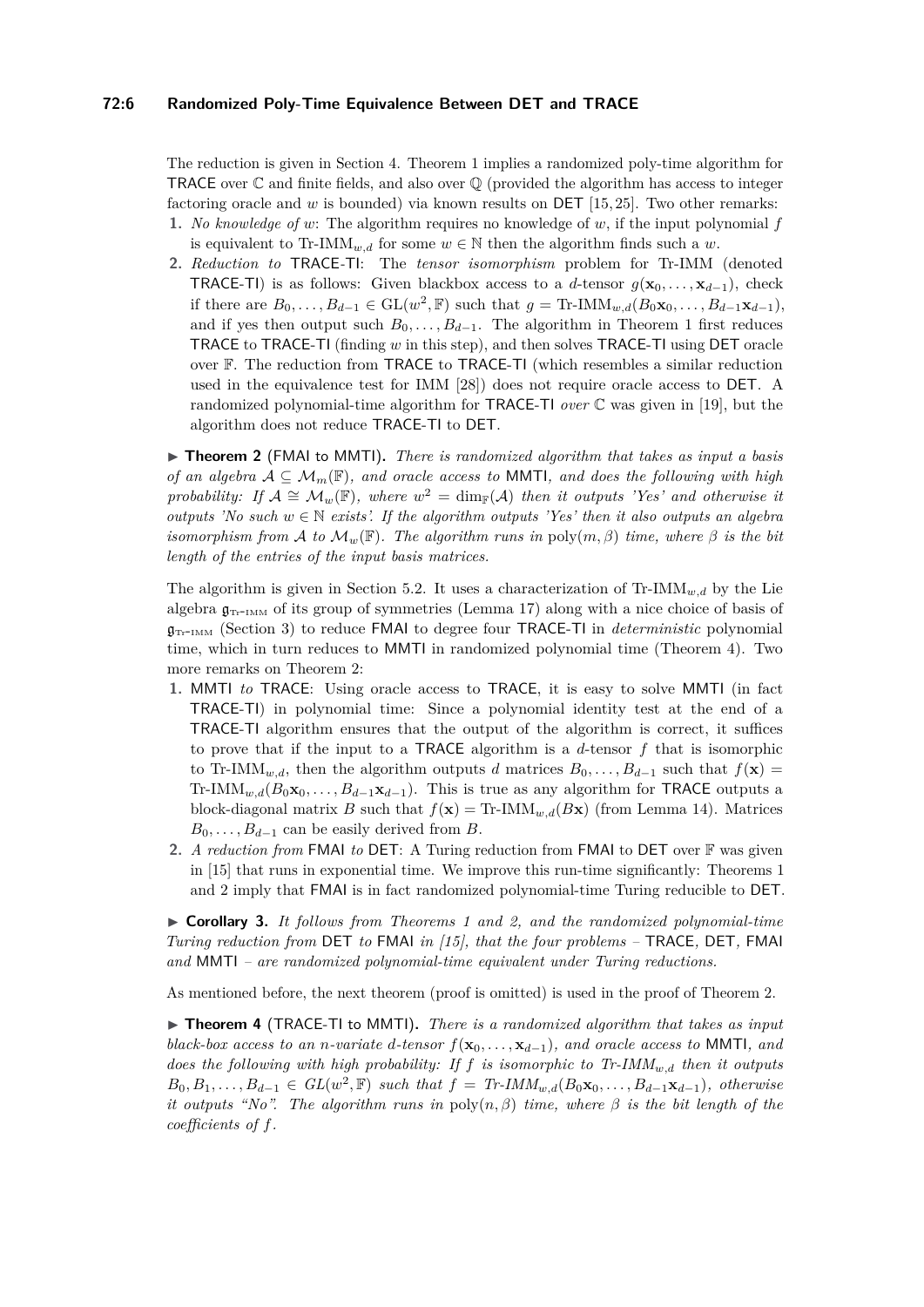# **2 Notations and definitions**

 $Recall that Tr-IMM_{w,d} := tr(Q_0 \cdot Q_1 ... Q_{d-1}),$  where  $Q_k = (x_{ij}^{(k)})_{i,j \in [w]}$ . Let  $\mathbf{x}_k =$  ${x_{ij}^{(k)}}_{i,j\in [w]}$ ,  $\mathbf{x} = \mathbf{\Theta}_{k\in [0,d-1]}\mathbf{x}_k$ , and  $n = w^2d$ . At times, we will refer to the **x** variables as  $x_1, \ldots, x_n$ . The **x** variables are ordered as  $\mathbf{x}_0 > \mathbf{x}_1 > \ldots > \mathbf{x}_{d-1}$ , and within a variable set  $\mathbf{x}_k$ , if *k* is even (similarly, odd) then the variables are ordered in row-major (respectively, column-major) fashion. The rows and columns of a matrix in  $\mathcal{M}_n = \mathcal{M}_n(\mathbb{F})$ , and the entries of a column vector in  $\mathbb{F}^n$  are indexed by **x** variables ordered as above. A matrix in  $\mathcal{M}_n$  is called *block-diagonal* if the row and column of every non-zero entry of the matrix is indexed by variables from the same variable set. A few more basic definitions and terminologies about matrices, matrix products and ABP (like full-rank linear matrices and matrix products) can be found in [\[37\]](#page-15-20). The indices  $k, \ell \in [0, d - 1]$  will be treated as elements in  $\mathbb{Z}/d\mathbb{Z}$ , i.e., *k* + 1 = 0 if *k* = *d* − 1. Let  $\mathcal{L} \subseteq \mathcal{M}_n$ . A subspace  $\mathcal{U} \subseteq \mathbb{F}^n$  is  $\mathcal{L}$ -invariant if for all  $M \in \mathcal{L}$ ,  $M \cdot U \subseteq U$ .

I **Definition 5** (Irreducible invariant subspace)**.** *An* L*-invariant subspace* U ⊆ F *<sup>n</sup> is irreducible if there are no proper*  $\mathcal{L}$ *-invariant subspaces*  $\mathcal{U}_1$  *and*  $\mathcal{U}_2$  *of*  $\mathcal{U}$  *such that*  $\mathcal{U} = \mathcal{U}_1 \oplus \mathcal{U}_2$ *.* 

**Definition 6** (Closure of a vector). The closure of a vector  $\mathbf{v} \in \mathbb{F}^n$  under the action of  $\mathcal{L} \subseteq \mathcal{M}_n$  is the smallest  $\mathcal{L}$ -invariant subspace of  $\mathbb{F}^n$  containing **v**.

An algorithm to compute the closure of a vector in polynomial-time is given in [\[28\]](#page-14-0). An easy-to-work-with definition of the Lie algebra of the group of symmetries of a polynomial was given in [\[25\]](#page-14-6). For brevity, we will call it the Lie algebra of a polynomial.<sup>[16](#page-6-1)</sup>

 $\triangleright$  **Definition 7** (Lie algebra  $g_f$  of a polynomial f). The Lie algebra of an *n*-variate polyno*mial*  $f(\mathbf{x})$  *is denoted as*  $\mathfrak{g}_f$  *and it consists of matrices*  $E = (e_{ij})_{i,j \in [n]} \in \mathcal{M}_n$  *that satisfy*  $\sum_{i,j\in[n]} e_{ij}x_j \cdot \frac{\partial f}{\partial x_i} = 0.$ 

Note that  $\mathfrak{g}_f$  is a vector space, and a basis of  $\mathfrak{g}_f$  can be computed in randomized polynomialtime from blackbox access to *f* by solving a linear system (see [\[25\]](#page-14-6)).

<span id="page-6-2"></span>► **Fact 1.** *If*  $f(\mathbf{x}) = g(A\mathbf{x})$  *for an*  $A \in GL(n, \mathbb{F})$ *, then*  $\mathfrak{g}_f = A^{-1}\mathfrak{g}_g A$ *.* 

## <span id="page-6-0"></span>**3 Symmetries and Lie algebra of Tr-IMM**

The symmetries and the Lie algebra  $\mathfrak{g}_{\text{Tr-IMM}}$  of Tr-IMM<sub>*w,d*</sub> have been studied in [\[16\]](#page-14-11) over  $\mathbb{C}$ . Here, we work out the exact structure of the matrices in  $g_{\text{Tr-IMM}}$  with respect to the variable ordering mentioned above, and use it to identify the  $\mathfrak{g}_{\textsc{Tr-IMM}}$ -invariant subspaces of  $\mathbb{F}^n$  and the symmetries of Tr-IMM<sub>*w,d*</sub> over  $\mathbb{F}$ . These facts about the Lie algebra and the symmetries will be used in the proofs of Theorems [1,](#page-4-0) [2](#page-5-1) and [4.](#page-5-2)

 $\triangleright$  Claim 8. If  $E \in \mathfrak{g}_{\text{Tr-IMM}}$  then *E* is block-diagonal.

Define the spaces  $\mathcal{B}_0, \ldots, \mathcal{B}_{d-1}$  of block-diagonal matrices as follows: Every matrix in  $\mathcal{B}_k$ is a block-diagonal matrix whose non-zero entries are confined to the rows and columns indexed by  $\mathbf{x}_k$  and  $\mathbf{x}_{k+1}$  variables. For  $k \in [0, d-1]$  and  $B \in \mathcal{B}_k$ , let  $[B]_k$  be the  $2w^2 \times 2w^2$ 

<span id="page-6-1"></span><sup>&</sup>lt;sup>16</sup> Geometrically speaking, the Lie algebra of an *n*-variate polynomial  $f(\mathbf{x})$  is the subspace of  $\mathcal{M}_n(\mathbb{F})$ obtained by translating the tangent of the algebraic set  ${A \in \mathcal{M}_n : f(Ax) = f(x)}$  at  $A = I_n$  and making it pass through origin.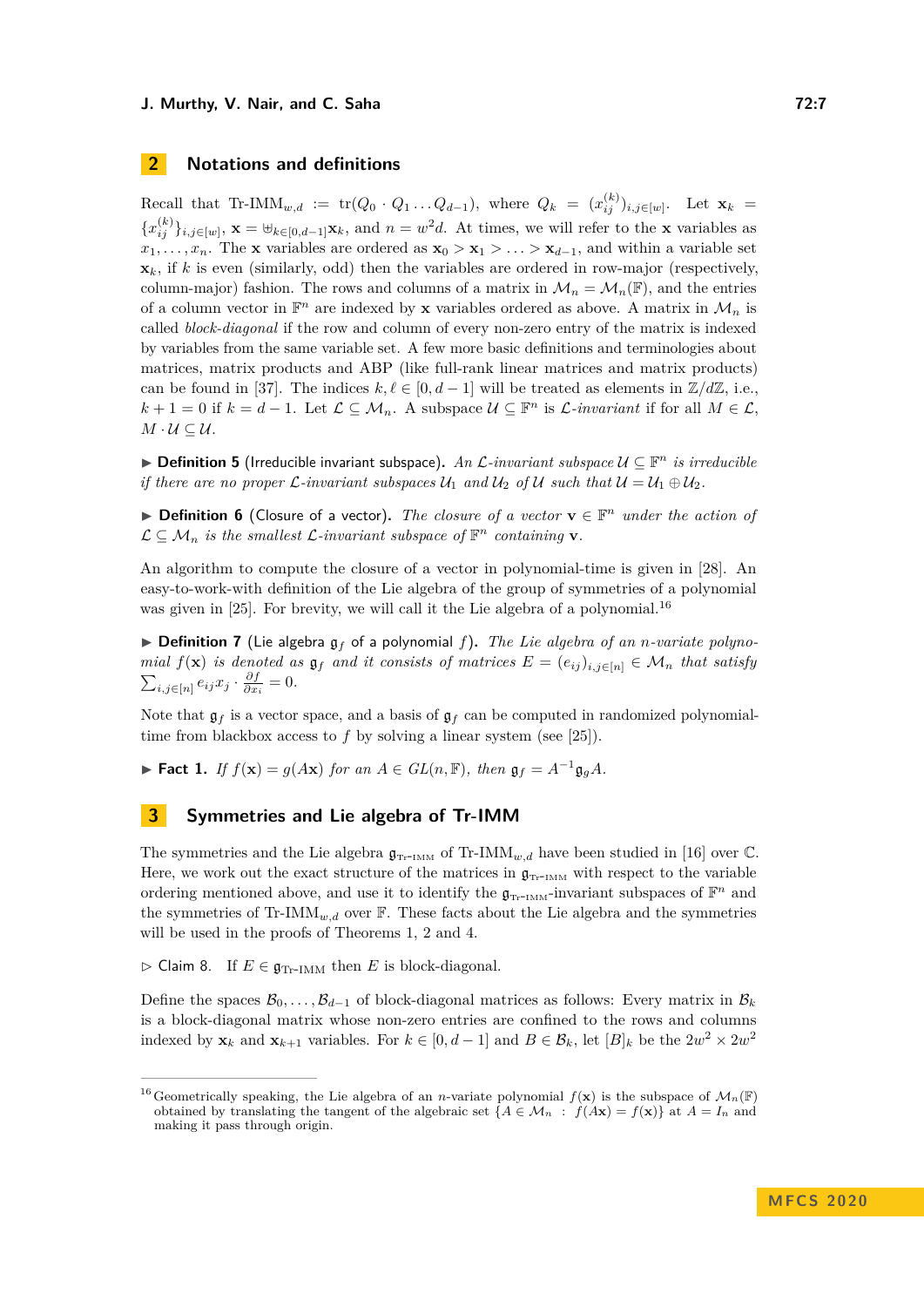#### **72:8 Randomized Poly-Time Equivalence Between DET and TRACE**

sub-matrix of *B* whose rows and columns are indexed by  $\mathbf{x}_k$  and  $\mathbf{x}_{k+1}$  variables. If *d* is even then

<span id="page-7-3"></span>
$$
\mathcal{B}_k := \begin{cases} B \in \mathcal{M}_n : [B]_k = \begin{bmatrix} I_w \otimes M^T & \mathbf{0} \\ \mathbf{0} & -I_w \otimes M \end{bmatrix} \text{ for } M \in \mathcal{M}_w \end{cases} \text{ if } k \text{ is even,}
$$

$$
\mathcal{B}_k := \begin{cases} B \in \mathcal{M}_n : [B]_k = \begin{bmatrix} M^T \otimes I_w & \mathbf{0} \\ \mathbf{0} & -M \otimes I_w \end{bmatrix} \text{ for } M \in \mathcal{M}_w \end{cases} \text{ if } k \text{ is odd.} \quad (1)
$$

If *d* is odd, then the definition of  $\mathcal{B}_k$  remains the same except for  $\mathcal{B}_{d-1}$  which is defined as

$$
\mathcal{B}_{d-1} := \left\{ B \in \mathcal{M}_n \; : \; [B]_{d-1} = \begin{bmatrix} I_w \otimes M^T & \mathbf{0} \\ \mathbf{0} & -M \otimes I_w \end{bmatrix} \; \text{for } M \in \mathcal{M}_w \right\}.
$$

<span id="page-7-4"></span>**► Lemma 9.** *The space*  $\mathcal{B}_0 + \ldots + \mathcal{B}_{d-1}$  *is contained in*  $\mathfrak{g}_{T_r \text{-} IMM}$ *.* 

<span id="page-7-5"></span>► **Lemma 10.** *Suppose*  $B \in \mathfrak{g}_{T_{T}$ -*IMM* and there is a  $k \in [0, d-1]$  such that the non-zero entries *of B* are confined to the rows and columns that are indexed by  $\mathbf{x}_k$  and  $\mathbf{x}_{k+1}$  *variables. Then*  $B \in \mathcal{B}_k$ *.* 

In fact  $\mathfrak{g}_{\text{Tr-IMM}} = \mathcal{B}_0 + \ldots + \mathcal{B}_{d-1}$ , but we do not prove this stronger statement here. Let  $e_i \in \mathbb{F}^n$  be the vector with 1 in the entry indexed by  $x_i \in \mathbf{x}$  and zero elsewhere. A subspace of  $\mathbb{F}^n$  is a coordinate subspace if it is spanned by a set of  $e_i$ 's. Let  $\mathcal{U}_k = \text{span}_{\mathbb{F}}\{e_i \mid x_i \in \mathbf{x}_k\}.$ 

 $\triangleright$  Claim 11. Any non-zero  $\mathfrak{g}_{\text{Tr-IMM}}$ -invariant subspace is a coordinate subspace of  $\mathbb{F}^n$ .

► **Lemma 12.** *The only irreducible*  $\mathfrak{g}_{T_r \text{-} \text{IMM}}$ *-invariant subspaces of*  $\mathbb{F}^n$  *are*  $\mathcal{U}_0, \ldots, \mathcal{U}_{d-1}$ *.* 

<span id="page-7-2"></span>▶ Corollary 13. *If*  $f = Tr$ -*IMM*<sub>*w,d</sub>(Ax), where*  $A \in GL(n, \mathbb{F})$ *, then the only irreducible*</sub>  $\mathfrak{g}_f$ -invariant subspaces of  $\mathbb{F}^n$  are  $A^{-1}\mathcal{U}_0, \ldots, A^{-1}\mathcal{U}_{d-1}$ .

The above lemmas help us derive the group of symmetries of  $\text{Tr-IMM}_{w,d}$  over  $\mathbb F$  (proof omitted).

<span id="page-7-0"></span>▶ **Lemma 14.** *Let*  $Tr$ -*IMM*<sub>*w*, $d$ </sub> =  $tr(Q'_0 \cdots Q'_{d-1})$ , where  $Q'_0 \cdots Q'_{d-1}$  is a full-rank  $(w, d, n)$ *matrix product over*  $\mathbb{F}$ *. Then there are*  $C_k \in GL(w, \mathbb{F})$  *for*  $k \in [0, d-1]$ *, and*  $\ell \in [0, d-1]$ such that either  $Q'_k = C_k \cdot Q_{\ell+k} \cdot C_{k+1}^{-1}$  for  $k \in [0, d-1]$  or  $Q'_k = C_k \cdot Q_{\ell-k}^T \cdot C_{k+1}^{-1}$  for  $k \in [0, d - 1]$ *.* 

# <span id="page-7-1"></span>**4 Reduction from TRACE to DET: Proof of Theorem [1](#page-4-0)**

The reduction is given in Algorithm [1.](#page-8-0) The algorithm proceeds by assuming that the input polynomial *f* is equivalent to Tr-IMM<sub>*w,d*</sub> for some  $w \geq 2$ . A final polynomial identity test (PIT) takes care of the case when it is not. Algorithm [1](#page-8-0) has two main steps – reduction from TRACE to TRACE-TI (Algorithm 4 in [\[37\]](#page-15-20)), and reduction from TRACE-TI to DET (Algorithm [2\)](#page-9-0). The reduction from TRACE to TRACE-TI is inspired by a similar reduction in [\[28\]](#page-14-0) for the IMM polynomial. Below we discuss the proof strategy of the reduction from TRACE to TRACE-TI, and give the details in the extended version. Algorithm [2](#page-9-0) is given in Section [4.1.](#page-8-1)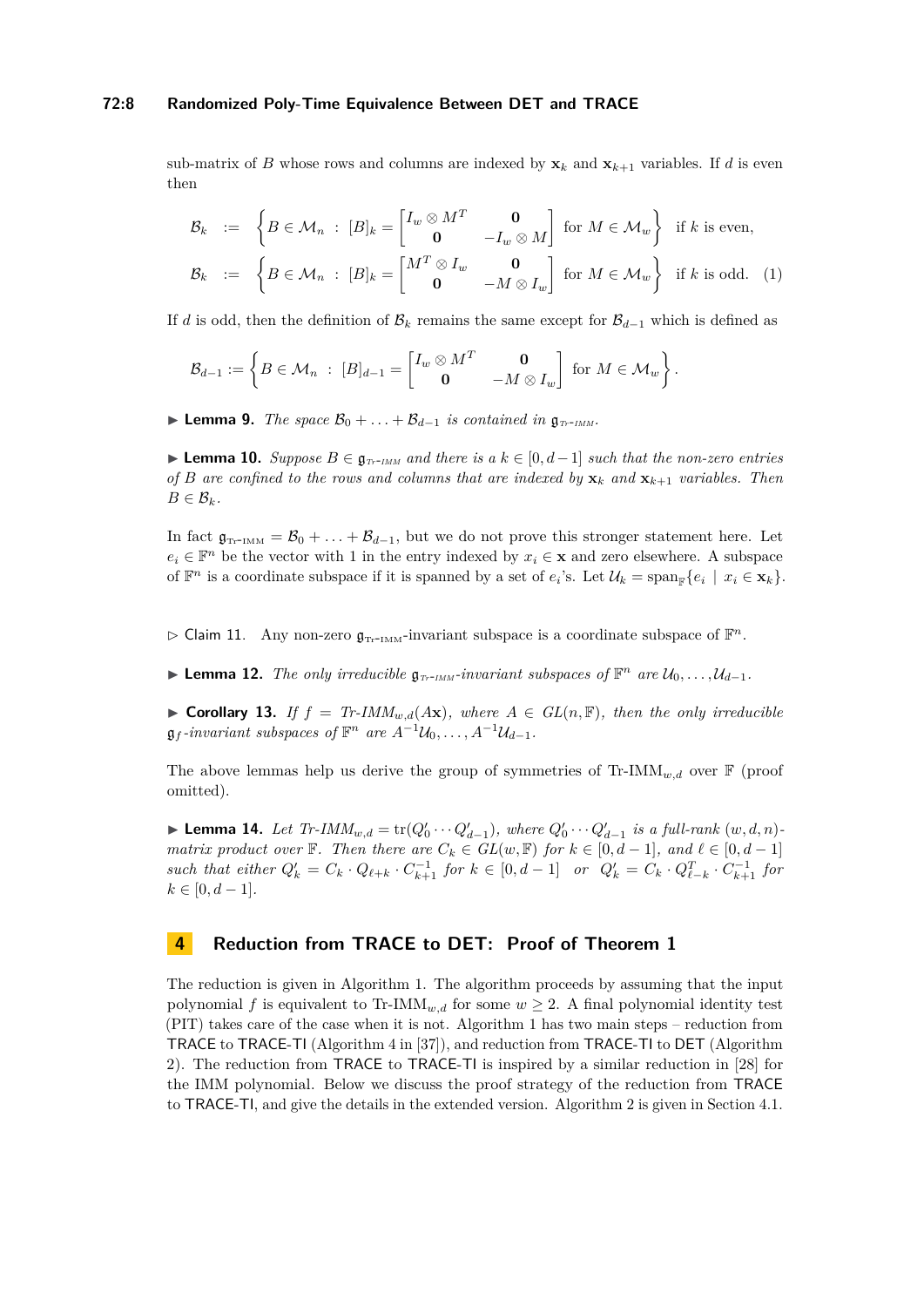**Reduction from TRACE to TRACE-TI.** First, we compute bases of the irreducible  $g_f$ invariant subspaces of  $\mathbb{F}^n$ . By Corollary [13,](#page-7-2) these are bases of the spaces  $A^{-1}\mathcal{U}_{\sigma(0)}, \ldots$ ,  $A^{-1}\mathcal{U}_{\sigma(d-1)}$ , where  $\sigma$  is an unknown permutation on  $\{0,\ldots,d-1\}$ . As  $\dim_{\mathbb{F}}(\mathcal{U}_k) = w^2$ , we get *w*. Now, let  $V_k$  be the  $n \times w^2$  matrix consisting of the basis vectors of  $A^{-1}U_{\sigma(k)}$ . Form the  $n \times n$ matrix  $V = [V_0 | V_1 | \dots | V_{d-1}]$ . Observe that  $V = A^{-1} \cdot E$ , where *E* is a "block-permuted" invertible matrix (by the definition of  $\mathcal{U}_k$ ). Thus,  $h(\mathbf{x}) := f(V\mathbf{x}) = \text{Tr-IMM}_{w,d}(E\mathbf{x})$ . We now make use of the evaluation dimension measure (Definition C.1 in [\[37\]](#page-15-20)) on *h* to essentially ensure that *E* is a block-diagonal matrix.

<span id="page-8-0"></span>**Algorithm 1** Reduction from TRACE to DET.

INPUT: Blackbox access to an *n*-variate, degree *d* polynomial *f* and oracle access to DET. OUTPUT: If there is an  $w \in \mathbb{N}$  such that f is equivalent to Tr-IMM<sub>*w,d*</sub> then output an  $A \in GL(n, \mathbb{F})$  such that  $f(\mathbf{x}) = \text{Tr-IMM}_{w,d}(A\mathbf{x})$ . Otherwise output "No such *w* exists". Reduction to TRACE-TI

1: Use Algorithm 4 in [\[37\]](#page-15-20) with input *f* to compute  $A' \in GL(n, \mathbb{F})$  and a  $w \in \mathbb{N}$  such that  $h(\mathbf{x}) = f(A'\mathbf{x})$  is a *d*-tensor in the variable sets  $\mathbf{x}_0, \ldots, \mathbf{x}_{d-1}$  which is isomorphic to Tr-IMM*w,d*. If the algorithm outputs 'No', output "No such *w* exists".

Reduction from TRACE-TI to DET

- 2: Use Algorithm [2](#page-9-0) with input *h*, *w* and oracle access to DET to compute matrices  $B_0, \ldots, B_{d-1} \in GL(w^2, \mathbb{F})$  such that  $h(\mathbf{x}) = \text{Tr-IMM}_{w,d}(B_0\mathbf{x}_0, \ldots, B_{d-1}\mathbf{x}_{d-1})$ . If Algorithm [2](#page-9-0) outputs 'No' then output "No such *w* exists".
- 3: Let  $B \in GL(n, \mathbb{F})$  be the block-diagonal matrix whose k-th block is  $B_k$ , and let  $A =$  $B(A')^{-1}$ .

Final PIT

4: Pick a random point  $\mathbf{a} \in S^n$  where  $S \subseteq \mathbb{F}$  is of size  $n^5$ . If  $f(\mathbf{a}) = \text{Tr-IMM}_{w,d}(A\mathbf{a})$  then output *w* and *A*, else output "No such *w* exists".

## <span id="page-8-1"></span>**4.1 Reduction from TRACE-TI to DET**

The following two claims (proofs are omitted) help in the argument.

<span id="page-8-3"></span> $\triangleright$  Claim 15. Let *X* be a *w* × *w* full-rank linear matrix<sup>[17](#page-8-2)</sup> and *Y* = *I<sub>w</sub>* ⊗ *X*. Then there do not exist non-zero matrices  $T, S \in M_{w^2}(\mathbb{F})$  such that  $T \cdot Y = Y^T \cdot S$ .

 $\triangleright$  Claim 16. Let *X* be a  $w \times w$  full-rank linear matrix and  $Y = I_w \otimes X$ , and suppose  $T, S \in \mathcal{M}_{w^2}(\mathbb{F})$  such that  $T \cdot Y = Y \cdot S$ . Then  $T = S = M \otimes I_w$  for some  $M \in \mathcal{M}_w(\mathbb{F})$ .

The correctness of Algorithm [2](#page-9-0) is argued below by tracing its steps.

**Steps 1–3:** Assume that *h* is isomorphic to Tr-IMM<sub>*w,d*</sub>. Hence, there is a full-rank  $(w, d, n)$  set-multilinear matrix product  $X_0 \dots X_{d-1}$  in  $\mathbf{x}_0, \dots, \mathbf{x}_{d-1}$  variables such that

<span id="page-8-2"></span> $17$  The entries in a full-rank linear matrix are linearly independent linear forms, and it is different from a matrix whose entries are linear forms and has full-rank over the corresponding field. Note that a full-rank linear matrix has full-rank over the corresponding field but the vice-versa is not always true.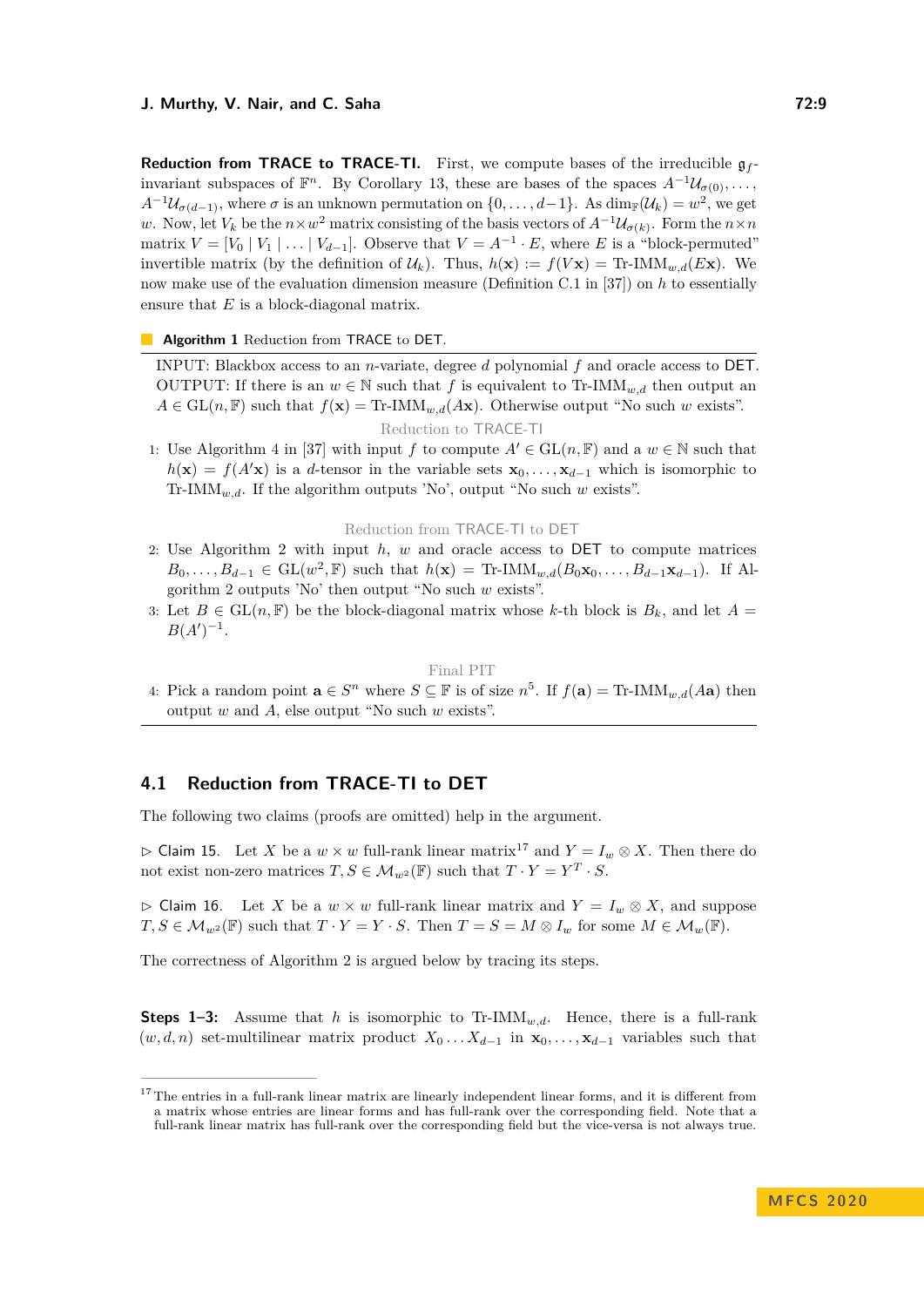#### **72:10 Randomized Poly-Time Equivalence Between DET and TRACE**

<span id="page-9-0"></span>**Algorithm 2** Reduction from TRACE-TI to DET.

INPUT: A  $w \in \mathbb{N}$ , blackbox access to *d*-tensor  $h(\mathbf{x}_0, \dots, \mathbf{x}_{d-1})$  that is isomorphic to  $Tr\text{-}IMM_{w,d}$ , and oracle access to DET.

OUTPUT: Matrices  $B_0, \ldots, B_{d-1} \in GL(w^2, \mathbb{F})$  such that  $h(\mathbf{x}) = \text{Tr-IMM}_{w,d}(B_0\mathbf{x}_0, \ldots,$  $B_{d-1}$ **x**<sub>*d*−1</sub>).

- 1: Use the set-multilinear ABP reconstruction algorithm (which follows from [\[31\]](#page-15-21)) to construct a  $(w^2, d, n)$  set-multilinear ABP  $Y'_0 \dots Y'_{d-1}$  in  $\mathbf{x}_0, \dots, \mathbf{x}_{d-1}$  variables that computes *h*.
- 2: For  $k \in [1, d-2]$ , use the factorization algorithm in [\[23\]](#page-14-18) to compute blackbox access to a degree-*w* polynomial  $g_k$  such that  $\det(Y'_k) = \alpha_k g_k(\mathbf{x}_k)^w$ , where  $\alpha_k \in \mathbb{F}^\times$ .
- 3: For  $k \in [1, d-2]$ , use the DET oracle on input  $g_k$  to compute  $X'_k$  such that  $\det(X'_k) = g_k$ . If **DET** returns  $q_k$  is not equivalent to  $Det_w$ , then output "No".
- 4: For  $k \in [1, d 2]$ , let  $Z_k = I_w \otimes X'_k$ .
- 5: For  $k \in [1, d-2]$ , compute  $T'_{k-1}$ ,  $S'_k \in GL(w^2, \mathbb{F})$  such that either  $T'_{k-1} \cdot Y'_k = Z_k \cdot S'_k$  or  $T'_{k-1} \cdot Y'_{k} = Z_{k}^{T} \cdot S'_{k}$ . If both equalities are satisfied, output "No" (see Observation [4.1\)](#page-10-0).
- 6: Let  $\hat{Y}_0 = Y'_0 \cdot (T'_0)^{-1}, \ \hat{Y}_k = (T'_{k-1}) \cdot Y'_k \cdot (T'_k)^{-1}$  for  $k \in [1, d-3], \ \hat{Y}_{d-2} = (T'_{d-3}) \cdot Y'_{d-2}$ .  $(S'_{d-2})^{-1}$ , and  $\hat{Y}_{d-1} = S'_{d-2} \cdot Y'_{d-1}$ .
- 7: Let  $\widehat{X}_{d-2}$  be such that  $\widehat{Y}_{d-2} = I_w \otimes \widehat{X}_{d-2}$ , and for  $k \in [1, d-3]$  construct  $\widehat{M}_k \in GL(w, \mathbb{F})$ and  $\hat{X}_k$  such that  $\hat{Y}_k = (\hat{M}_k \otimes I_w) \cdot (I_w \otimes \hat{X}_k)$ . (See Observation [4.3.](#page-10-1))
- 8: Let  $\overline{Y}_{d-1} = (\prod_{k=1}^{d-3} (\widehat{M}_k \otimes I_w)) \cdot \widehat{Y}_{d-1}$ . Construct  $\widehat{X}_{d-1}$  such that its  $(i, j)$ -th entry is the  $((j-1)w+i)$ -th entry of  $\overline{Y}_{d-1}$ , and  $\widehat{X}_0$  such that its  $(i, j)$ -th entry is the  $((i-1)w+j)$ -th entry of  $\widehat{Y}_0$ .
- 9: Obtain the transformations  $B_0, \ldots, B_{d-1} \in GL(w^2, \mathbb{F})$  from (the entries of)  $\hat{X}_0, \ldots, \hat{X}_{d-1}$ respectively. Return  $B_0, \ldots, B_{d-1}$ .

 $h = \text{tr}(X_0 \dots X_{d-1})$ . Observe that, *h* is computed by the  $(w^2, d, n)$ -set-multilinear ABP *Y*<sup>0</sup> *. . . Y*<sup>*d*−1</sub>, where</sup>

$$
Y_0 = (X_0(1,1),...,X_0(1,w),X_0(2,1),...,X_0(2,w),...,X_0(w,1),...,X_0(w,w))
$$
  
\n
$$
Y_k = I_w \otimes X_k \quad \text{for } k \in [1,d-2]
$$
  
\n
$$
Y_{d-1} = (X_{d-1}(1,1),...,X_{d-1}(w,1),X_{d-1}(1,2),...,X_{d-1}(w,2),...,X_{d-1}(1,w),...,X_{d-1}(w,w))
$$
<sup>T</sup>.

Using the randomized polynomial-time set-multilinear ABP reconstruction algorithm in [\[31\]](#page-15-21), a  $(w^2, d, n)$  set-multilinear ABP  $Y'_0 \dots Y'_{d-1}$  computing *h* is constructed in Step 1. It follows from the properties of this algorithm and the ABP  $Y_0 \ldots Y_{d-1}$  that there are  $T_0, \ldots, T_{d-2} \in GL(w^2, \mathbb{F})$  so that

$$
Y'_0 = Y_0 \cdot T_0 , \qquad Y'_k = T_{k-1}^{-1} \cdot Y_k \cdot T_k \quad \text{for } k \in [1, d-2], \text{ and } Y'_{d-1} = T_{d-2}^{-1} \cdot Y_{d-1} .
$$

Hence, for all  $k \in [1, d-2]$ ,  $\det(Y_k') = c_k(\det(X_k))^w$ , where  $c_k \in \mathbb{F}^\times$ . As the determinant polynomial is irreducible, at Step 2, we have  $g_k = \beta_k \det(X_k) = \det(\text{diag}(\beta_k, 1, \ldots, 1) \cdot X_k)$ for some  $\beta_k \in \mathbb{F}^\times$  which implies  $g_k$  is equivalent to  $\text{Det}_w$ . At step 3, DET on input  $g_k$  returns  $X'_k$  such that

$$
X_k = C_k \cdot X'_k \cdot D_k
$$
 or  $X_k = C_k \cdot (X'_k)^T \cdot D_k$  where  $C_k, D_k \in GL(w, \mathbb{F})$ .

The above follows from the group of symmetries of Det*<sup>w</sup>* (see Fact 1 in [\[26\]](#page-14-7)).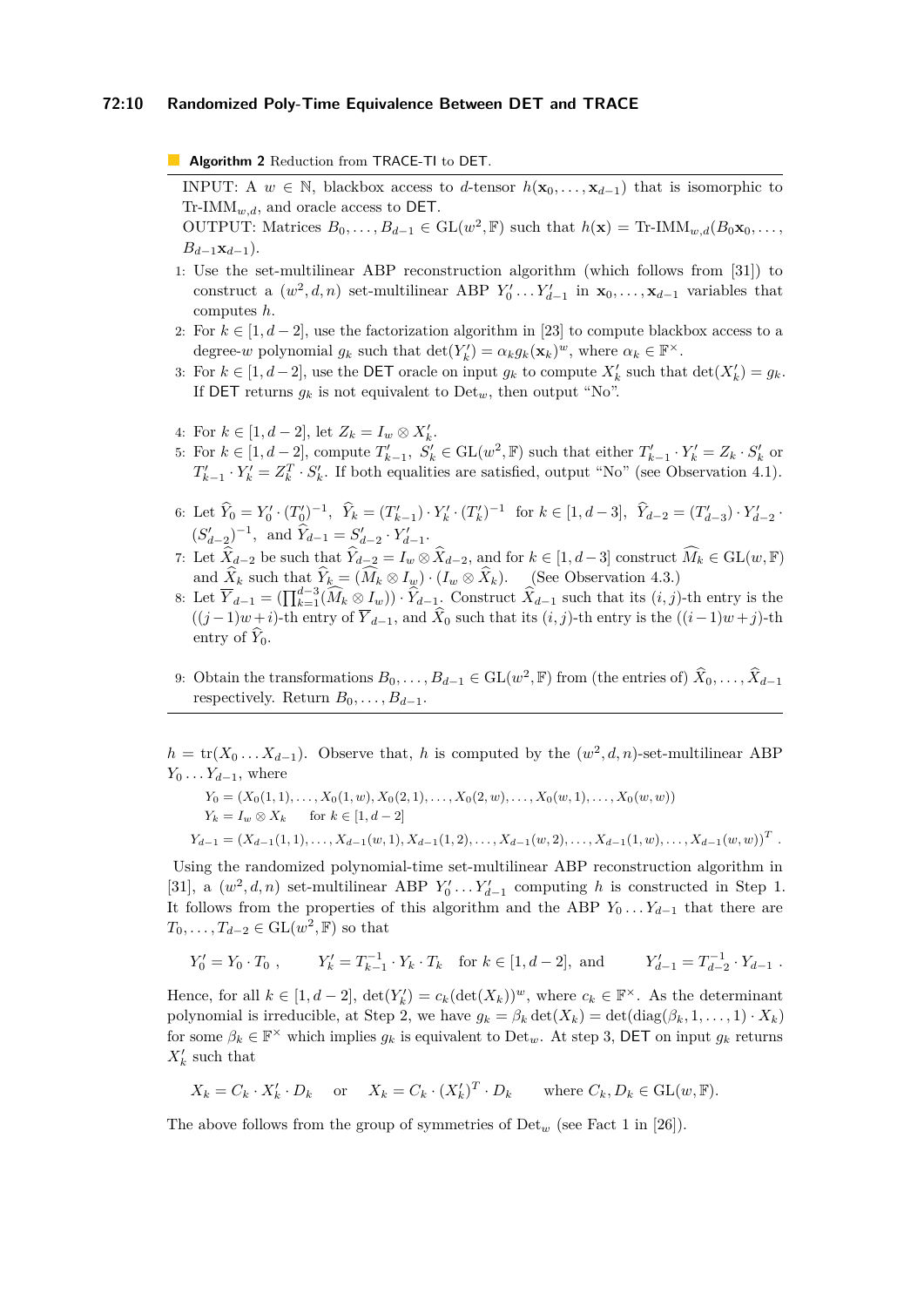**Steps 4–5:** At Step 4, for  $k \in [1, d-2]$ , the matrix  $Z_k = I_w \otimes X'_k$  satisfies

$$
Y_k = (I_w \otimes C_k) \cdot Z_k \cdot (I_w \otimes D_k)
$$
 or  $Y_k = (I_w \otimes C_k) \cdot Z_k^T \cdot (I_w \otimes D_k)$ .

Hence, at Step 5 there are  $T'_{k-1} := (I_w \otimes C_k^{-1}) \cdot T_{k-1}$  and  $S'_k := (I_w \otimes D_k) \cdot T_k$  in  $GL(w^2, \mathbb{F})$ such that

$$
T'_{k-1} \cdot Y'_k = Z_k \cdot S'_k \quad \text{or} \quad T'_{k-1} \cdot Y'_k = Z_k^T \cdot S'_k.
$$

Observation [4.1](#page-10-0) uses Claim [15](#page-8-3) to show that at Step 5 we can identify between the above two cases, as only one of them is true.

<span id="page-10-0"></span>▶ Observation 4.1. *If*  $h(\mathbf{x}_0, ..., \mathbf{x}_{d-1})$  *is isomorphic to Tr-IMM<sub><i>w*,d</sub> then for matrices</sub>  $Y_k$ *and*  $Z_k$  *as computed in Algorithm [2,](#page-9-0) where*  $k \in [1, d-2]$ *, there are no matrices*  $T'_{k-1}, S'_k \in$  $GL(w^2, \mathbb{F})$  such that both  $T'_{k-1} \cdot Y'_{k} = Z_k \cdot S'_{k}$  and  $T'_{k-1} \cdot Y'_{k} = Z_k^T \cdot S'_{k}$  are simultaneously true.

At step 5 the matrices  $T'_{k-1}$  and  $S'_{k}$  are computed by solving linear equations. Choosing a solution at random from the solution space ensures that the computed matrices  $T'_{k-1}$  and  $S'_{k}$ are invertible with high probability. Henceforth, we assume that  $T'_{k-1} \cdot Y'_{k} = Z_k \cdot S'_{k}$ . The proof for  $T_{k-1}' \cdot Y_k' = Z_k^T \cdot S_k'$  is similar. In Observation [4.2](#page-10-2) we show that  $T_{k-1}'$  and  $S_k'$  are related to  $T_{k-1}$  and  $T_k$  respectively for  $k \in [1, d-2]$ .

<span id="page-10-2"></span>▶ Observation 4.2 (Structure of  $T'_{k-1}$  and  $S'_{k}$ ). The matrices  $T'_{k-1}$  and  $S'_{k}$  computed at Step *5* of Algorithm [2,](#page-9-0) where  $k \in [1, d-2]$ , satisfy the following:  $(T'_{k-1})^{-1} = T_{k-1}^{-1} \cdot (I_w \otimes C_k)$ .  $(M_k^{-1} \otimes I_w)$  and  $S'_k = (M_k \otimes I_w) \cdot (I_w \otimes D_k) \cdot T_k$ , where  $M_k \in GL(w, \mathbb{F})$ .

**Steps 6–8:** Observation [4.3](#page-10-1) describes the structure of the matrices  $\hat{Y}_0, \ldots, \hat{Y}_{d-1}$  computed at Step 6. Clearly,  $\hat{Y}_0 \dots \hat{Y}_{d-1} = Y'_0 \dots Y'_{d-1}$  is a set-multilinear ABP computing *h*.

<span id="page-10-1"></span> $▶$  **Observation 4.3.** *Let*  $M_1, \ldots, M_{d-2}$  *be the matrices as defined in Observation [4.2.](#page-10-2) Then* **1.**  $\hat{Y}_k = (M_k M_{k+1}^{-1} \otimes I_w) \cdot (I_w \otimes (C_k^{-1} \cdot X_k \cdot C_{k+1}))$  *for*  $k \in [1, d-3]$ *,* **2.**  $\hat{Y}_{d-2} = I_w \otimes (C_{d-2}^{-1} \cdot X_{d-2} \cdot D_{d-2}^{-1}),$ 

**3.**  $\hat{Y}_0 = Y_0 \cdot (I_w \otimes C_1) \cdot (M_1^{-1} \otimes I_w), \text{ and } \hat{Y}_{d-1} = (M_{d-2} \otimes I_w) \cdot (I_w \otimes D_{d-2}) \cdot Y_{d-1}.$ 

By the above observation, at Step 7,  $\hat{X}_{d-2} = C_{d-2}^{-1} \cdot X_{d-2} \cdot D_{d-2}^{-1}$ . Moreover, the structure of  $\hat{Y}_k$  (as stated in the observation) enables the algorithm to factor it in Step 7 and obtain  $\widehat{X}_k, \widehat{M}_k$  such that

$$
\widehat{X}_k = a_k(C_k^{-1} \cdot X_k \cdot C_{k+1}) \quad \text{and } \widehat{M}_k = a_k^{-1}(M_k \cdot M_{k+1}^{-1}) \quad \text{for some } a_k \in \mathbb{F}^\times.
$$

Let  $a = \prod_{k=1}^{d-3} a_k$ . Then at step 8,  $\overline{Y}_{d-1} = a^{-1} \cdot (M_1 \otimes I_w) \cdot (I_w \otimes D_{d-2}) \cdot Y_{d-1}$ . Now, it is a simple exercise to verify that at step 8

$$
\widehat{X}_0 = (M_1^T)^{-1} \cdot X_0 \cdot C_1
$$
 and  $\widehat{X}_{d-1} = a^{-1}(D_{d-2} \cdot X_{d-1} \cdot M_1^T).$ 

**Step 9:** Therefore,  $h = \text{tr}(\hat{X}_0 \dots \hat{X}_{d-1})$ . The transformation  $B_k \in \text{GL}(w^2, \mathbb{F})$  is such that its rows are the coefficient vectors of the linear forms in  $\hat{X}_k$ . Hence,  $h = \text{Tr-IMM}_{w,d}(B_0\mathbf{x}_0,\ldots,B_{d-1}\mathbf{x}_{d-1}).$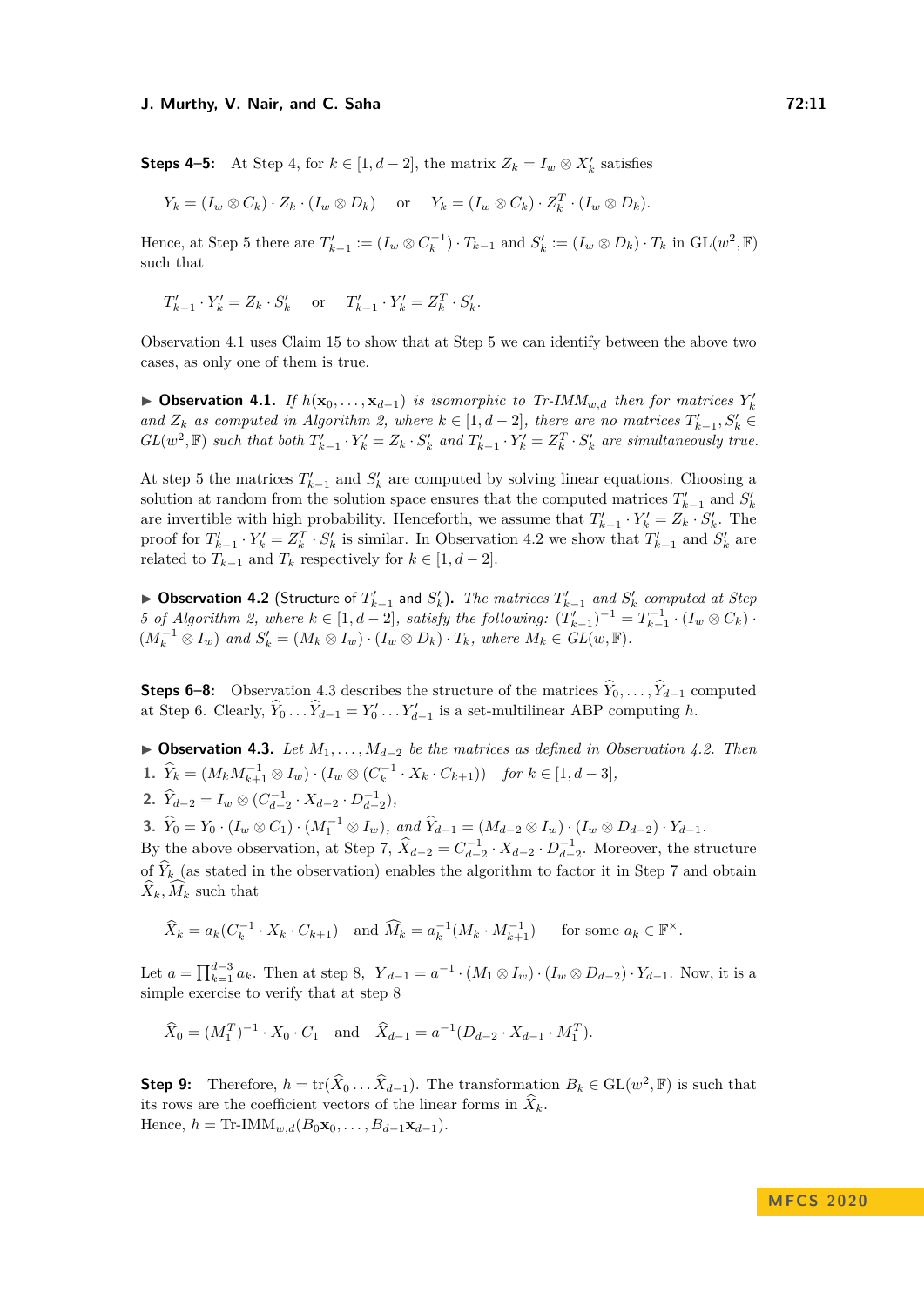# **5 Reduction from FMAI to MMTI: Proof of Theorem [2](#page-5-1)**

# **5.1 Characterization of Tr-IMM by its Lie algebra**

The following lemma gives a characterization of  $\text{Tr-IMM}_{w,d}$  by its Lie algebra. The spaces  $\mathcal{B}_0, \ldots, \mathcal{B}_{d-1}$  are as defined in Section [3.](#page-6-0)

<span id="page-11-1"></span>**► Lemma 17.** Let *f* be a non-zero *d*-tensor in the variable sets  $\mathbf{x}_0, \ldots, \mathbf{x}_{d-1}$  such that for  $all \ k \in [0, d-1] \ \mathcal{B}_k \subseteq \mathfrak{g}_f$ . Then there is an  $\alpha \in \mathbb{F}^\times$  such that  $f(\mathbf{x}) = \alpha \cdot Tr\text{-}IMM_{w,d}(\mathbf{x})$ .

<span id="page-11-3"></span>▶ **Corollary 18.** *Let*  $B \in GL(n, \mathbb{F})$  *be a block-diagonal matrix with individual blocks*  $B_0, \ldots$ , *B*<sup> $d$ </sup>−1 *and f be a non-zero d*-tensor in the variable sets  $\mathbf{x}_0, \ldots, \mathbf{x}_{d-1}$  *such that for all*  $k \in$  $[0, d-1], B^{-1} \cdot \mathcal{B}_k \cdot B \subseteq \mathfrak{g}_f$ . Then there is an  $\alpha \in \mathbb{F}^\times$  such that  $f(\mathbf{x}) = \alpha \cdot Tr\text{-}IMM_{w,d}(B_0\mathbf{x}_0, \dots)$ *B*<sup>*d*−1</sup>**x**<sup>*d*−1</sub>)*.*</sup>

## <span id="page-11-0"></span>**5.2 Proof of Theorem [2](#page-5-1)**

Algorithm [3](#page-12-0) takes as input a basis  $\{E_1, E_2, \ldots, E_r\}$  of an algebra  $\mathcal{A} \subseteq \mathcal{M}_m(\mathbb{F})$ , and if  $\mathcal{A} \cong \mathcal{M}_w$  for some  $w \in \mathbb{N}$ , then it computes a 4-tensor *f* in the variable sets  $\mathbf{x}_0, \mathbf{x}_1, \mathbf{x}_2, \mathbf{x}_3$ in deterministic polynomial time such that  $f$  is isomorphic to Tr-IMM<sub>w,4</sub>. It then uses the algorithm in Theorem [4](#page-5-2) to find an isomorphism from  $f$  to Tr-IMM<sub>*w*</sub>, using oracle access to MMTI in randomized polynomial time. An easy check at the end of the algorithm ensures that if the algorithm outputs an isomorphism then it is correct. Thus, we need to prove that if A is isomorphic to  $\mathcal{M}_w$  for some  $w \in \mathbb{N}$  then the algorithm outputs an isomorphism. This is argued by tracing the steps of the algorithm assuming  $A$  is isomorphic to  $\mathcal{M}_w$  for some  $w \in \mathbb{N}$ .

**Steps 1–2:** At Step 2 there is a  $K \in GL(w^2, \mathbb{F})$  and a basis  $\{C_{1,1}, \ldots, C_{w,w}\}$  of  $\mathcal{M}_w$  such that  $L_{i,j} = K^{-1} \cdot (I_w \otimes C_{i,j}) \cdot K$  for all  $i, j \in [w]$  (by the Skolem-Noether theorem, see next claim).

B Claim 19. Suppose A ∼= M*<sup>w</sup>* for some *w* ∈ N. Then there exists a *K* ∈ GL(*w* 2 *,* F) and linearly independent matrices  $\{C_{1,1}, \ldots, C_{w,w}\}$  in  $\mathcal{M}_w$  such that  $L_{i,j} = K^{-1} \cdot (I_w \otimes C_{i,j}) \cdot K$  for all  $i, j \in [w]$ .

**Step 3:** The space spanned by  $\{L_{1,1}^T, \ldots, L_{w,w}^T\}$  is  $K^T \cdot (I_w \otimes M_w) \cdot (K^T)^{-1}$ .

 $\triangleright$  **Observation 5.1.** *The space of matrices in*  $\mathcal{M}_{w^2}$  *that commute with every matrix in*  $K^T\cdot (I_w\otimes \mathcal{M}_w)\cdot (K^T)^{-1}$  is  $K^T\cdot (\mathcal{M}_w\otimes I_w)\cdot (K^T)^{-1}$ . So,  $\{N_{1,1},\ldots,N_{w,w}\}$  is a basis of  $K^T \cdot (\mathcal{M}_w \otimes I_w) \cdot (K^T)^{-1}.$ 

**Step 4:** Let  $n = 4w^2$ . For  $k \in [0,3]$ , let  $\mathcal{B}'_k$  be the following spaces: Every matrix in  $\mathcal{B}'_k$  is a  $n \times n$  block-diagonal matrix (with rows and columns indexed by  $\mathbf{x}_0, \ldots, \mathbf{x}_3$ ) and its non-zero entries are confined to the rows and columns indexed by  $\mathbf{x}_k$  and  $\mathbf{x}_{k+1}$ . For  $B \in \mathcal{B}_k$ , let  $[B]_k$ be the  $2w^2 \times 2w^2$  sub-matrix of *B* as defined in Equation [1](#page-7-3) (Section [3\)](#page-6-0). Then  $\mathcal{B}'_k :=$ 

$$
\begin{aligned}\n\left\{ B \in \mathcal{M}_n : [B]_k = \begin{bmatrix} K^T \cdot (I_w \otimes M^T)(K^T)^{-1} & \mathbf{0} \\
\mathbf{0} & K^{-1} \cdot (-I_w \otimes M) \cdot K \end{bmatrix} \text{ for } M \in \mathcal{M}_w \right\} &\text{if } k \text{ is even,} \\
&:= \left\{ B \in \mathcal{M}_n : [B]_k = \begin{bmatrix} K^{-1} \cdot (M^T \otimes I_w) \cdot K & \mathbf{0} \\
\mathbf{0} & K^T \cdot (-M \otimes I_w) \cdot (K^T)^{-1} \end{bmatrix} \text{ for } M \in \mathcal{M}_w \right\} &\text{if } k \text{ is odd.}\n\end{aligned}
$$

<span id="page-11-2"></span>The following observation follows from Lemma [9](#page-7-4) and Fact [1.](#page-6-2)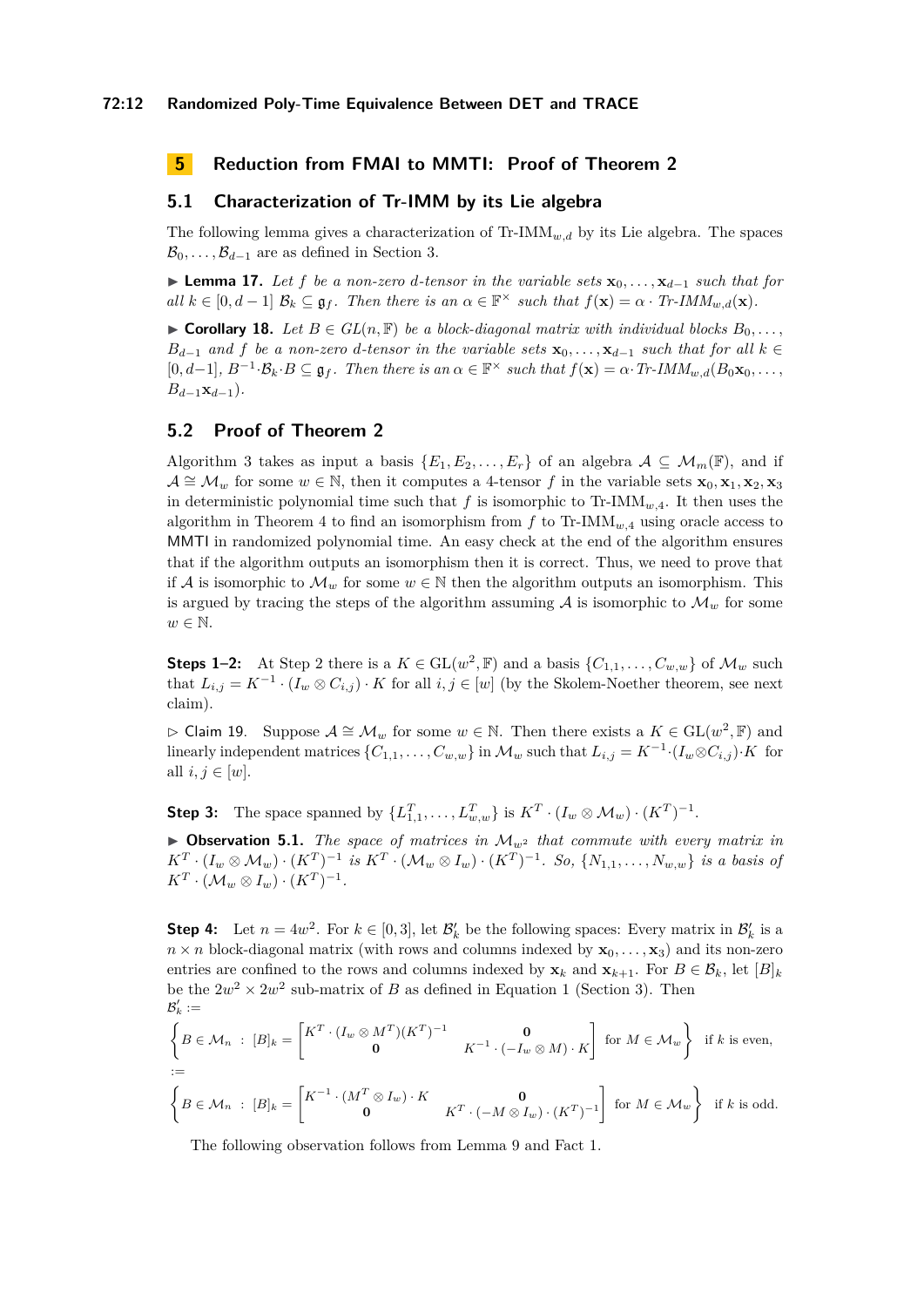<span id="page-12-0"></span>**Algorithm 3** Reduction from FMAI to MMTI.

INPUT: A basis  $\{E_1, E_2, \ldots, E_r\}$  of an algebra  $\mathcal{A} \subseteq \mathcal{M}_m(\mathbb{F})$ , and oracle access to MMTI. OUTPUT: If  $A \cong M_w(\mathbb{F})$  for some  $w \in \mathbb{N}$  then output an algebra isomorphism  $\phi : A \to$  $\mathcal{M}_w$ , otherwise output "No  $w \in \mathbb{N}$  such that  $\mathcal{A} \cong \mathcal{M}_w$ ".

- 1: If  $r \neq w^2$  for any  $w \in \mathbb{N}$ , then output "No  $w \in \mathbb{N}$  such that  $\mathcal{A} \cong \mathcal{M}_w$ ".
- 2: Rename and order the basis elements as  $E_{1,1}, \ldots, E_{1,w}, \ldots, E_{w,1}, \ldots, E_{w,w}$ . Compute matrices  $L_{1,1}, \ldots, L_{w,w}$ , whose rows and columns are indexed by the above basis elements in order, as follows:  $L_{i,j}$  is the matrix corresponding to the left multiplication of  $E_{i,j}$  on  $E_{1,1}, \ldots E_{w,w}$ . In particular,  $E_{i,j} \cdot E_{i_2,j_2} = \sum_{i_1,j_1 \in [w]} L_{i,j}((i_1,j_1),(i_2,j_2)) E_{i_1,j_1}$ .
- 3: Compute a basis of the space spanned by matrices in  $\mathcal{M}_{w^2}$  that commute with  $\{L_{1,1}^T, \ldots, L_{w,w}^T\}$ . If the dimension of this space is not  $w^2$ , then output 'No  $w \in \mathbb{N}$ such that  $A \cong M_w$ . Otherwise, let the computed basis be  $\{N_{1,1}, \ldots, N_{w,w}\}.$
- <span id="page-12-1"></span>4: Compute a non-zero 4-tensor  $f$  in  $\mathbf{x}_0, \ldots, \mathbf{x}_3$  variables whose coefficients satisfy the following equations: a) for all  $k \in [0,3]$ ,  $k$  even, and for all  $L \in \{L_{1,1}, \ldots L_{w,w}\}\$

$$
\sum_{i_1, j_1, i_2, j_2 \in [w^2]} L^T((i_1, j_1)(i_2, j_2)) x_{i_2, j_2}^{(k)} \frac{\partial f}{x_{i_1, j_1}^{(k)}} - \sum_{i_1, j_1, i_2, j_2 \in [w^2]} L((i_1, j_1)(i_2, j_2)) x_{j_2, i_2}^{(k+1)} \frac{\partial f}{x_{j_1, i_1}^{(k+1)}} = 0.
$$
\n(2)

<span id="page-12-2"></span>b) for all  $k \in [0, 3]$ ,  $k$  odd, and for all  $N \in \{N_{1,1}, \ldots N_{w,w}\}\$ 

$$
\sum_{i_1, j_1, i_2, j_2 \in [w^2]} N^T((i_1, j_1)(i_2, j_2)) x_{j_2, i_2}^{(k)} \frac{\partial f}{x_{j_1, i_1}^{(k)}} - \sum_{i_1, j_1, i_2, j_2 \in [w^2]} N((i_1, j_1)(i_2, j_2)) x_{i_2, j_2}^{(k+1)} \frac{\partial f}{x_{i_1, j_1}^{(k+1)}} = 0.
$$
\n(3)

- 5: Use the algorithm in Theorem [4](#page-5-2) on input *f* and with oracle access to MMTI. If the algorithm outputs 'No' then output 'No  $w \in \mathbb{N}$  such that  $\mathcal{A} \cong \mathcal{M}_w$ '. Otherwise, let  $B_0, B_1, B_2, B_3$  be the output of the algorithm such that  $f =$  $Tr\text{-}IMM_{w,4}(B_0\mathbf{x}_0, B_1\mathbf{x}_1, B_2\mathbf{x}_2, B_3\mathbf{x}_3).$
- 6: Check if there exist matrices  $F_{1,1}, \ldots, F_{w,w} \in \mathcal{M}_w$  such that  $B_0 \cdot L_{i,j}^T \cdot B_0^{-1} = I_w \otimes F_{i,j}^T$ and  $B_1 \cdot L_{i,j} \cdot B_1^{-1} = I_w \otimes F_{i,j}$  for all  $i, j \in [w]$ . If such matrices do not exist then output 'No  $w \in \mathbb{N}$  such that  $\mathcal{A} \cong \mathcal{M}_w$ ', otherwise output  $\phi : \mathcal{A} \to \mathcal{M}_w$ , where  $\phi(E_{i,j}) = F_{i,j}$  for all  $i, j \in [w]$  (extended linearly to the whole of A) as the algebra isomorphism from A to  $\mathcal{M}_w$ .

▶ Observation 5.2. *The Lie algebra of Tr-IMM<sub>w,4</sub>((* $K^T$ *)*<sup>-1</sup>**x**<sub>0</sub>*,*  $K$ **x**<sub>1</sub>*,*( $K^T$ )<sup>-1</sup>**x**<sub>2</sub>*,*  $K$ **x**<sub>3</sub>) *con tains*  $\mathcal{B}'_0$ ,  $\mathcal{B}'_1$ ,  $\mathcal{B}'_2$ ,  $\mathcal{B}'_3$ .

At Step 4, Algorithm [3](#page-12-0) computes a non-zero 4-tensor  $f$  such that  $\mathcal{B}'_k \subseteq \mathfrak{g}_f$  for all  $k \in [0,3]$ . Equation [2](#page-12-1) ensures  $\mathcal{B}'_0$ ,  $\mathcal{B}'_2 \in \mathfrak{g}_f$ , and Equation [3](#page-12-2) ensures  $\mathcal{B}'_1, \mathcal{B}'_3 \in \mathfrak{g}_f$ . That the algorithm is able to compute a non-zero *f* (by solving a linear system) follows from Observation [5.2.](#page-11-2) Since the number of monomials in  $f$  is at most  $w^8$ , this step runs in polynomial time.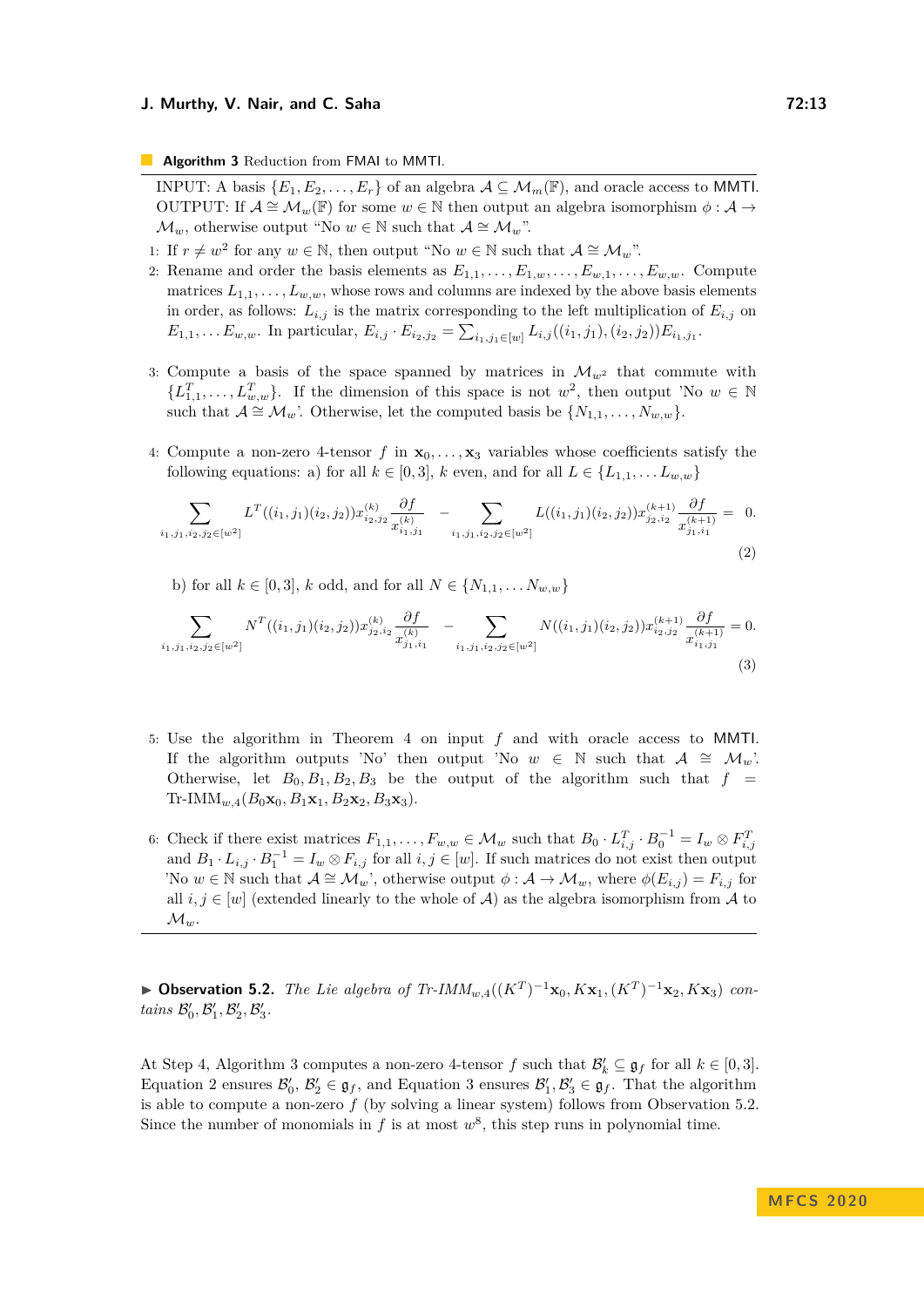#### **72:14 Randomized Poly-Time Equivalence Between DET and TRACE**

**Step 5:** From Corollary [18](#page-11-3) it follows that

 $f(\mathbf{x}) = \alpha \cdot \text{Tr-IMM}_{w,4}((K^T)^{-1}\mathbf{x}_0, K\mathbf{x}_1, (K^T)^{-1}\mathbf{x}_2, K\mathbf{x}_3)$  for some  $\alpha \in \mathbb{F}^{\times}$ . Hence, at step 5 with high probability the algorithm in Theorem [4](#page-5-2) outputs four matrices  $B_0, B_1, B_2, B_3 \in$  $GL(w^2, \mathbb{F})$  such that  $f(\mathbf{x}) = \text{Tr-IMM}_{w,4}$   $(B_0\mathbf{x}_0, B_1\mathbf{x}_1, B_2\mathbf{x}_2, B_3\mathbf{x}_3)$ .

**Step 6:** Let *B* be the block-diagonal matrix whose *k*-th block is  $B_k$ , for  $k \in [0,3]$ . Since  $\mathcal{B}'_0 \subseteq \mathfrak{g}_f$  and  $\mathfrak{g}_f = B^{-1} \cdot \mathfrak{g}_{\text{Tr-IMM}} \cdot B$  (from Fact [1\)](#page-6-2),  $B \cdot \mathcal{B}'_0 \cdot B^{-1} \subseteq \mathfrak{g}_{\text{Tr-IMM}}$ . Observe that every matrix in  $B \cdot \mathcal{B}'_0 \cdot B^{-1}$  is block-diagonal with its non-zero entries confined to the first two blocks. Hence, from Lemma [10,](#page-7-5) and the fact that both the spaces  $B \cdot \mathcal{B}'_0 \cdot B^{-1}$  and  $\mathcal{B}_0$ have dimension  $w^2$ , we have  $B \cdot \mathcal{B}'_0 \cdot B^{-1} = \mathcal{B}_0$ . In particular, for every  $i, j \in [w]$  there is an  $F_{i,j} \in \mathcal{M}_w$  such that  $B_0 \cdot L_{i,j}^T \cdot B_0^{-1} = I_w \otimes F_{i,j}^T$  and  $B_1 \cdot L_{i,j} \cdot B_1^{-1} = I_w \otimes F_{i,j}$ . Finally, verify that  $\phi(E_{i,j}) = F_{i,j}$  is an algebra isomorphism.

*Comparison with [\[15\]](#page-14-1)*: In [15], **FMAI** is reduced to **DET** by using the fact that  $Det_w$  is characterized by its Lie algebra (see Lemma 7.1 in [\[15\]](#page-14-1)). If the input algebra  $A$  is isomorphic to  $\mathcal{M}_w$  then the algorithm in [\[15\]](#page-14-1) computes a *degree-w* polynomial f in  $w^2$  variables such that  $\mathfrak{g}_f$  contains the Lie algebra of a polynomial equivalent to Det<sub>w</sub>. Hence, the time complexity of their algorithm is  $w^{O(w)}$ . Algorithm [3](#page-12-0) follows the same approach, but computes a *degree four* polynomial *f* such that g*<sup>f</sup>* contains the Lie algebra of a polynomial equivalent to Tr-IMM*w,*4. So, the complexity of this algorithm is  $w^{O(1)}$ .

#### **References**

- <span id="page-13-0"></span>**1** Manindra Agrawal and Nitin Saxena. Automorphisms of finite rings and applications to complexity of problems. In *22nd Annual Symposium on Theoretical Aspects of Computer Science, STACS 2005*, pages 1–17, 2005.
- <span id="page-13-1"></span>**2** Manindra Agrawal and Nitin Saxena. Equivalence of f-algebras and cubic forms. In *23rd Annual Symposium on Theoretical Aspects of Computer Science, STACS 2006*, pages 115–126, Berlin, Heidelberg, 2006. Springer Berlin Heidelberg.
- <span id="page-13-3"></span>**3** Manuel Araújo. Classification of Quadratic Forms. [https://www.math.tecnico.ulisboa.pt/](https://www.math.tecnico.ulisboa.pt/~ggranja/manuel.pdf) [~ggranja/manuel.pdf](https://www.math.tecnico.ulisboa.pt/~ggranja/manuel.pdf), 2011.
- <span id="page-13-9"></span>**4** László Babai and Lajos Rónyai. Computing irreducible representations of finite groups. *Mathematics of Computation*, 55(192):705–722, 1990.
- <span id="page-13-7"></span>**5** Markus Bläser, Christian Ikenmeyer, Meena Mahajan, Anurag Pandey, and Nitin Saurabh. Algebraic branching programs, border complexity, and tangent spaces. *Electronic Colloquium on Computational Complexity (ECCC)*, 27:31, 2020. URL: [https://eccc.weizmann.ac.il/](https://eccc.weizmann.ac.il/report/2020/031) [report/2020/031](https://eccc.weizmann.ac.il/report/2020/031).
- <span id="page-13-2"></span>**6** Peter A Brooksbank and James B Wilson. The module isomorphism problem reconsidered. *Journal of Algebra*, 421:541–559, 2015.
- <span id="page-13-6"></span>**7** Peter Bürgisser, Christian Ikenmeyer, and Greta Panova. No occurrence obstructions in geometric complexity theory. In Irit Dinur, editor, *IEEE 57th Annual Symposium on Foundations of Computer Science, FOCS 2016, 9-11 October 2016, Hyatt Regency, New Brunswick, New Jersey, USA*, pages 386–395. IEEE Computer Society, 2016.
- <span id="page-13-4"></span>**8** Xi Chen, Neeraj Kayal, and Avi Wigderson. Partial derivatives in arithmetic complexity and beyond. *Foundations and Trends in Theoretical Computer Science*, 6(1-2):1–138, 2011.
- <span id="page-13-5"></span>**9** Suryajith Chillara, Nutan Limaye, and Srikanth Srinivasan. Small-depth multilinear formula lower bounds for iterated matrix multiplication with applications. *SIAM J. Comput.*, 48(1):70– 92, 2019.
- <span id="page-13-8"></span>**10** J. E. Cremona, T. A. Fisher, C. O'Neil, D. Simon, and M. Stoll. Explicit n-descent on elliptic curves III. algorithms. *Math. Comput.*, 84(292):895–922, 2015.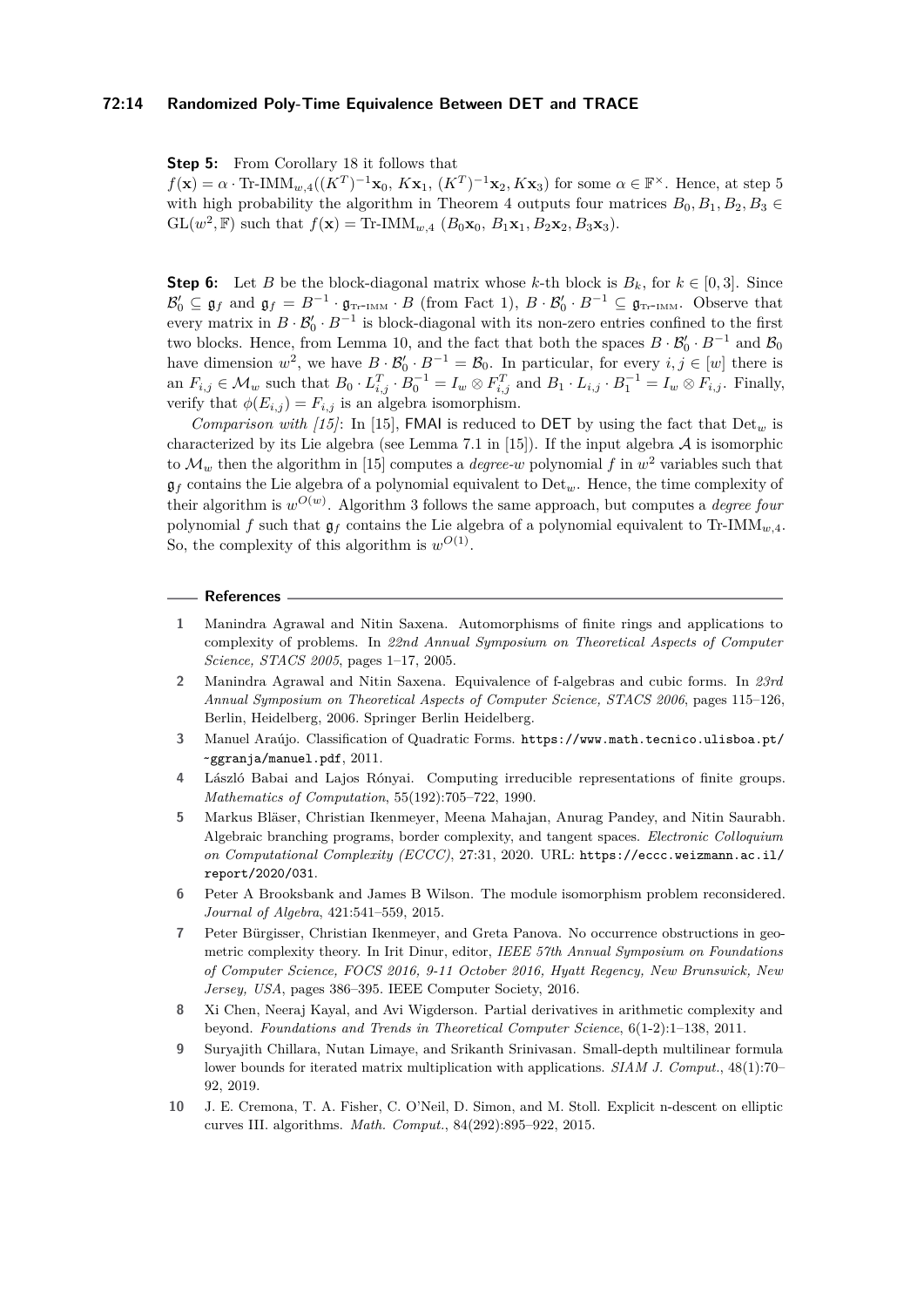- <span id="page-14-17"></span>**11** W. M. Eberly. *Computations for algebras and group representations*. PhD thesis, Department of Computer Science, University of Toronto, 1989.
- <span id="page-14-8"></span>**12** Hervé Fournier, Nutan Limaye, Guillaume Malod, and Srikanth Srinivasan. Lower bounds for depth-4 formulas computing iterated matrix multiplication. *SIAM J. Comput.*, 44(5):1173–1201, 2015.
- <span id="page-14-14"></span>**13** Georg Frobenius. Ueber die Darstellung der endlichen Gruppen durch lineare Substitutionen. *Sitzungber. der Berliner Akademie*, 7:994–1015, 1897.
- <span id="page-14-3"></span>**14** Vyacheslav Futorny, Joshua A. Grochow, and Vladimir V. Sergeichuk. Wildness for tensors. *Linear Algebra and its Applications*, 566:212–244, 2019.
- <span id="page-14-1"></span>**15** Ankit Garg, Nikhil Gupta, Neeraj Kayal, and Chandan Saha. Determinant equivalence test over finite fields and over Q. In *46th International Colloquium on Automata, Languages, and Programming, ICALP 2019*, pages 62:1–62:15, 2019.
- <span id="page-14-11"></span>**16** Fulvio Gesmundo. Geometric aspects of iterated matrix multiplication. *Journal of Algebra*, 461:42–64, 2016.
- <span id="page-14-12"></span>**17** Fulvio Gesmundo, Christian Ikenmeyer, and Greta Panova. Geometric complexity theory and matrix powering. *Differential Geometry and its Applications*, 55:106–127, 2017.
- <span id="page-14-4"></span>**18** Shafi Goldwasser and Michael Sipser. Private coins versus public coins in interactive proof systems. In Juris Hartmanis, editor, *Proceedings of the 18th Annual ACM Symposium on Theory of Computing, May 28-30, 1986, Berkeley, California, USA*, pages 59–68. ACM, 1986.
- <span id="page-14-13"></span>**19** Joshua A. Grochow. *Symmetry and equivalence relations in classical and geometric complexity theory*. PhD thesis, The University of Chicago, 2012. Available from [https://www.cs.colorado.](https://www.cs.colorado.edu/~jgrochow/grochow-thesis.pdf) [edu/~jgrochow/grochow-thesis.pdf](https://www.cs.colorado.edu/~jgrochow/grochow-thesis.pdf).
- <span id="page-14-2"></span>**20** Joshua A. Grochow and Youming Qiao. Isomorphism problems for tensors, groups, and cubic forms: completeness and reductions. *CoRR*, abs/1907.00309, 2019.
- <span id="page-14-15"></span>**21** Christian Ikenmeyer and Greta Panova. Rectangular kronecker coefficients and plethysms in geometric complexity theory. In Irit Dinur, editor, *IEEE 57th Annual Symposium on Foundations of Computer Science, FOCS 2016, 9-11 October 2016, Hyatt Regency, New Brunswick, New Jersey, USA*, pages 396–405. IEEE Computer Society, 2016.
- <span id="page-14-16"></span>**22** Gábor Ivanyos, Lajos Rónyai, and Joseph Schicho. Splitting full matrix algebras over algebraic number fields. *Jounral of Algebra*, 354:211–223, 2012.
- <span id="page-14-18"></span>**23** Erich Kaltofen and Barry M. Trager. Computing with Polynomials Given By Black Boxes for Their Evaluations: Greatest Common Divisors, Factorization, Separation of Numerators and Denominators. *J. Symb. Comput.*, 9(3):301–320, 1990.
- <span id="page-14-5"></span>**24** Neeraj Kayal. Efficient algorithms for some special cases of the polynomial equivalence problem. In *Proceedings of the 22nd Symposium on Discrete Algorithms, SODA 2011*, pages 1409–1421, 2011.
- <span id="page-14-6"></span>**25** Neeraj Kayal. Affine projections of polynomials: extended abstract. In *Proceedings of the 44th Symposium on Theory of Computing, STOC 2012*, pages 643–662, 2012. Full text available from [https://www.microsoft.com/en-us/research/wp-content/uploads/2016/](https://www.microsoft.com/en-us/research/wp-content/uploads/2016/02/Projection.pdf) [02/Projection.pdf](https://www.microsoft.com/en-us/research/wp-content/uploads/2016/02/Projection.pdf).
- <span id="page-14-7"></span>**26** Neeraj Kayal, Vineet Nair, and Chandan Saha. Average-case linear matrix factorization and reconstruction of low width algebraic branching programs. *Computational Complexity*, 28(4):749–828, 2019.
- <span id="page-14-9"></span>**27** Neeraj Kayal, Vineet Nair, and Chandan Saha. Separation between read-once oblivious algebraic branching programs (roabps) and multilinear depth-three circuits. *ACM Trans. Comput. Theory*, 12(1), 2020. Conference version appeared in the proceedings of STACS 2016.
- <span id="page-14-0"></span>**28** Neeraj Kayal, Vineet Nair, Chandan Saha, and Sébastien Tavenas. Reconstruction of full rank algebraic branching programs. *TOCT*, 11(1):2:1–2:56, 2019. Conference version appeared in the proceedings of CCC 2017.
- <span id="page-14-10"></span>**29** Neeraj Kayal and Chandan Saha. Lower bounds for sums of products of low arity polynomials. *Electronic Colloquium on Computational Complexity (ECCC)*, 22:73, 2015. URL: [http:](http://eccc.hpi-web.de/report/2015/073) [//eccc.hpi-web.de/report/2015/073](http://eccc.hpi-web.de/report/2015/073).